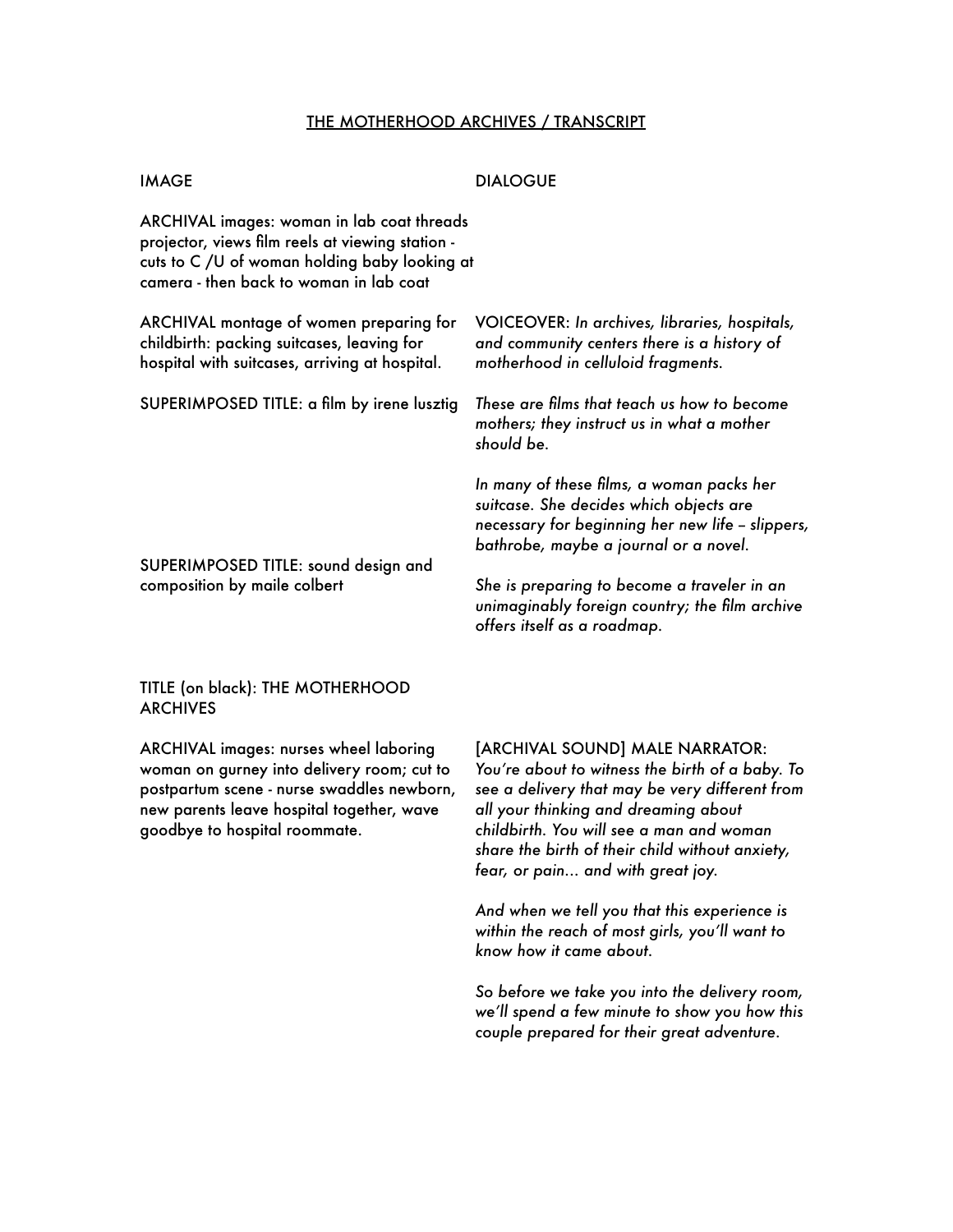| ARCHIVAL: couple at prenatal doctor visit<br>getting advice from avuncular doctor;                                                                                              | [ARCHIVAL SOUND] MALE NARRATOR<br>(contd): This mature pair - fully aware of the<br>responsibilities of parenthood - are happily<br>expectant and eager to make this a totally<br>shared experience. They are intrigued by<br>natural childbirth and the trend toward family-<br>centered maternity care. And they choose a<br>doctor who is sympathetic. |
|---------------------------------------------------------------------------------------------------------------------------------------------------------------------------------|-----------------------------------------------------------------------------------------------------------------------------------------------------------------------------------------------------------------------------------------------------------------------------------------------------------------------------------------------------------|
| ARCHIVAL (contd from previous): early 1960s<br>childbirth ed class - women doing floor<br>exercises in a group.                                                                 | [ARCHIVAL SOUND] MALE NARRATOR<br>(contd): Childbirth education classes are<br>taught with the sure and proven knowledge<br>that a girl who has education, training, and<br>support in labor will have an easier, more<br>enjoyable delivery.                                                                                                             |
| ARCHIVAL (contd from previous): same couple [ARCHIVAL SOUND] MALE NARRATOR<br>taking prenatal hospital tour, sniffing<br>anesthetic, looking out the window to inspect<br>view. | (contd): Both their doctor and the classes have<br>urged them to make a preview tour of the<br>hospital and get acquainted with the<br>surroundings and personnel. They're allowed<br>to sniff the anesthetic, which will be available<br>if needed.                                                                                                      |
| <b>CONTEMPORARY / INDUSTRIAL FOUND</b><br>FOOTAGE montage: series of images of<br>couples arriving at the hospital with suitcases.                                              | They approve the view from the labor room<br>window<br>[ARCHIVAL SOUND] MALE NARRATOR<br>(contd): When they come back in labor, it will<br>be like coming home to a familiar place.                                                                                                                                                                       |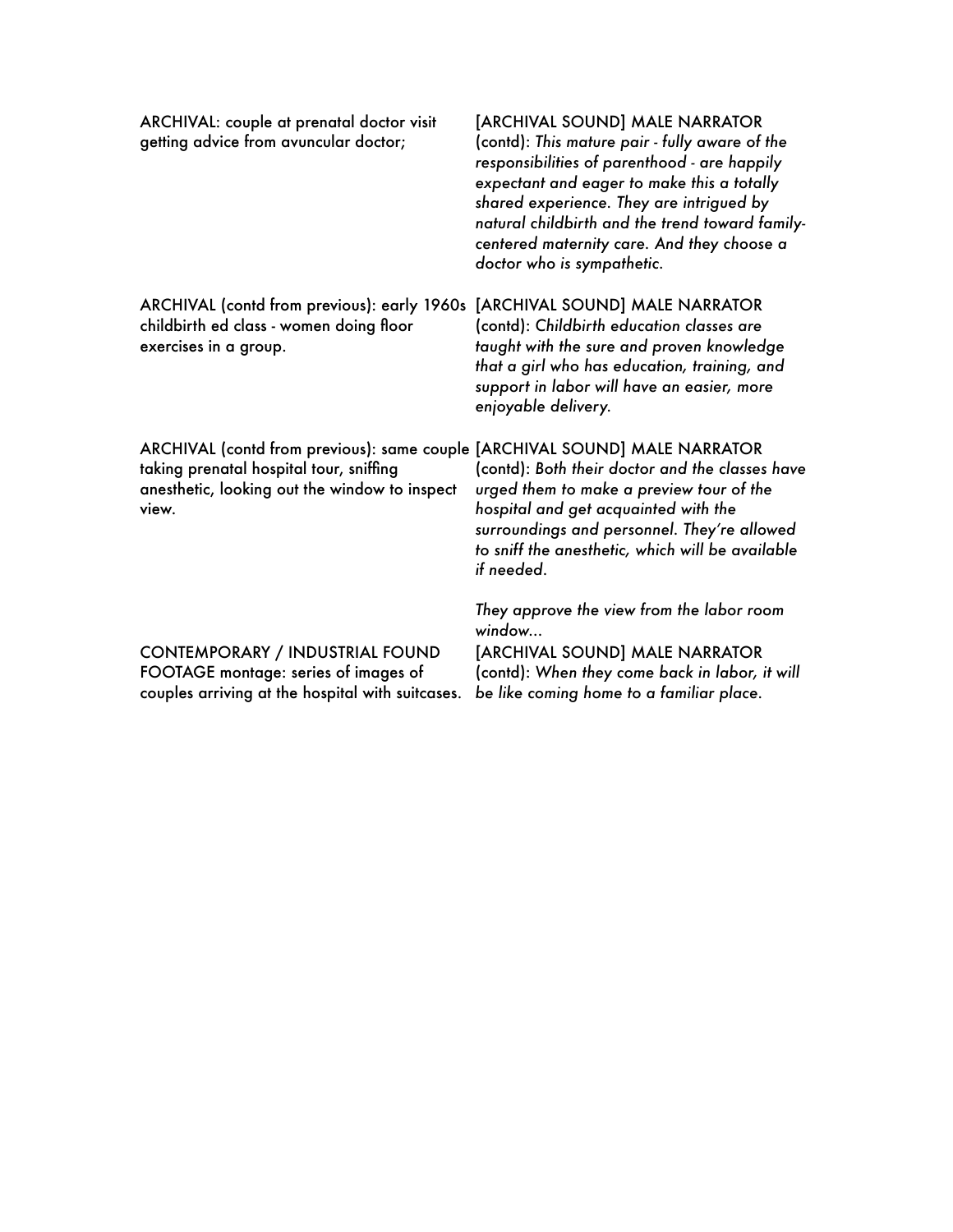| <b>CONTEMPORARY / INDUSTRIAL FOUND</b><br>FOOTAGE montage (contd from previous):<br>series of images of couples arriving at the<br>hospital with suitcases.                 | VOICEOVER: The archive unspools to the edge<br>of the 21st century.                                                                                                                                                                                                                                                                                            |
|-----------------------------------------------------------------------------------------------------------------------------------------------------------------------------|----------------------------------------------------------------------------------------------------------------------------------------------------------------------------------------------------------------------------------------------------------------------------------------------------------------------------------------------------------------|
|                                                                                                                                                                             | We are still learning lessons about what we<br>should want and feel as we become mothers.                                                                                                                                                                                                                                                                      |
| Cut to series of images of postpartum couples<br>in idealized hospital rooms.                                                                                               | These educational and industrial films create a<br>fantasy of normative motherhood as a shared<br>middle class experience. They teach us a<br>language system for evaluating our own<br>success and failure.                                                                                                                                                   |
| Cut to images of empty birthing suite; woman<br>bounces on bed; woman and husband are<br>shown hidden emergency equipment behind<br>picture frame and in furniture drawers. | Here you are about to begin your new life<br>in an ultra modern hospital birthing center.<br>You have weighed your options carefully; you<br>have chosen to stage your birth not at home,<br>but in a carefully curated homelike<br>environment.                                                                                                               |
| Cut to images of NICU - woman visits newborn image of an era in conflict; an unresolved<br>in high-tech isolette.                                                           | The emergency equipment is out of sight,<br>discreetly hidden behind mirrors and picture<br>frames. The messiness of birth is excised from<br>this perfectly appointed home away from<br>home. The image of the cache of medical<br>supplies behind the domestic facade is the<br>historical moment suspended between two<br>ideas.                            |
| ARCHIVAL: return to woman in lab coat<br>threading projector                                                                                                                | VOICEOVER: The archive tells us that birth is<br>both natural and pathological: two opposite<br>things inside of one that intertwine through<br>history.                                                                                                                                                                                                       |
| B/W 16mm Bolex images of ETHER DOME                                                                                                                                         | <b>VOICEOVER: Operating theater,</b><br>Massachusetts General Hospital.                                                                                                                                                                                                                                                                                        |
|                                                                                                                                                                             | In October 1846, the first successful<br>demonstration of anesthesia is performed<br>here: a roomful of spectators is amazed to<br>observe as a patient inhales ether and<br>appears to fall into a deep, painless sleep<br>while a tumor is surgically removed from his<br>jaw. The room where this medical wonder is<br>performed is renamed the ether dome. |

STILL - 19th century drawing of ether dome with spectators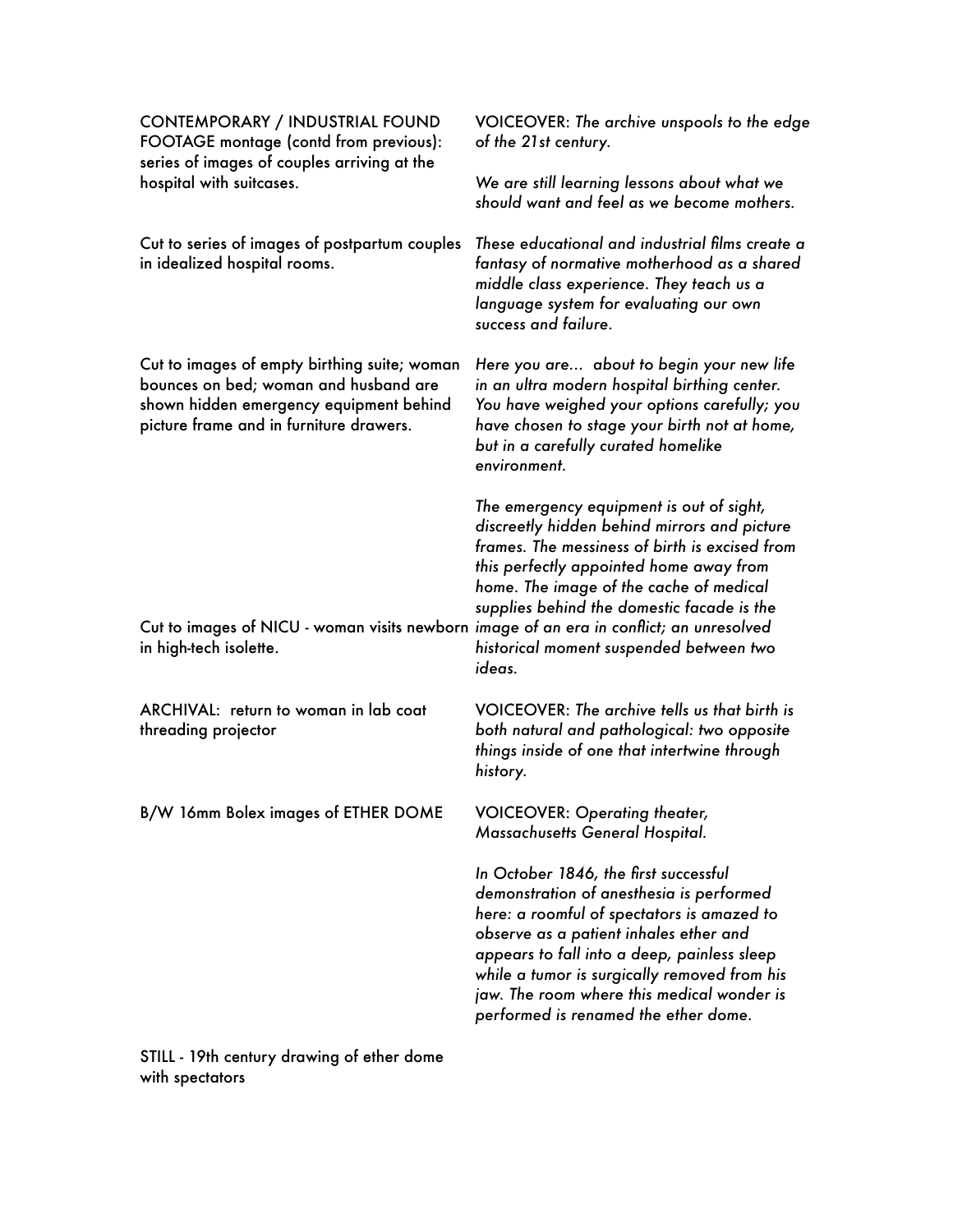| ARCHIVAL montage: administration of ether /<br>chloroform-like anesthetics to a series of<br>women.                                                                                                                                                                          | VOICEOVER: The following year in Edinburgh,<br>a woman with a deformed pelvis inhales<br>diethyl ether during childbirth - mother and<br>baby are both healthy.                                                                                                                                      |
|------------------------------------------------------------------------------------------------------------------------------------------------------------------------------------------------------------------------------------------------------------------------------|------------------------------------------------------------------------------------------------------------------------------------------------------------------------------------------------------------------------------------------------------------------------------------------------------|
|                                                                                                                                                                                                                                                                              | Word of anesthesia spreads; we women<br>clamor for access to the new pain-obliterating<br>birth drugs; doctors hesitate.                                                                                                                                                                             |
| ARCHIVAL photograph - anesthetized woman VOICEOVER: Fanny Longfellow, the poet's<br>in ether dome. cut to ARCHIVAL film image WSwife, is so determined to experience painless<br>of hand administering chloroform-like<br>anesthetic to laboring woman lying on a<br>gurney. | labor that she hires a dentist for her third birth<br>- the only person she can find willing to<br>administer the controversial new technique.<br>The first woman in the US to experience<br>obstetrical anesthesia, she declares with<br>enthusiasm that it is the greatest blessing of<br>the age. |
| ARCHIVAL images from Birth of a Baby<br>(1938); woman lying on examining table;<br>nurse sterilizes tools; doctor and nurse examine 19th century medical community:<br>pregnant woman.                                                                                       | VOICEOVER: The new possibility of painless<br>childbirth brings up divisive questions in the                                                                                                                                                                                                         |
|                                                                                                                                                                                                                                                                              | Is birth natural or pathological?                                                                                                                                                                                                                                                                    |
|                                                                                                                                                                                                                                                                              | What is the medical significance of pain?                                                                                                                                                                                                                                                            |
|                                                                                                                                                                                                                                                                              | Is pain a manifestation of illness or a<br>necessary part of healing?                                                                                                                                                                                                                                |
|                                                                                                                                                                                                                                                                              | Do civilized women feel pain more intensely<br>than primitive women?                                                                                                                                                                                                                                 |
|                                                                                                                                                                                                                                                                              | Is pain redemptive? Or spiritually valuable?                                                                                                                                                                                                                                                         |
|                                                                                                                                                                                                                                                                              | Is labor pain a biological side effect of upright<br>anatomy? Or is it a religious punishment willed<br>p <sup>o</sup> doq <sub>ś</sub>                                                                                                                                                              |
|                                                                                                                                                                                                                                                                              | And - if it is willed by God - is it wrong to<br>meddle?                                                                                                                                                                                                                                             |
| ARCHIVAL: CU of finger testing eye motion of                                                                                                                                                                                                                                 |                                                                                                                                                                                                                                                                                                      |

anesthetized patient.

ARCHIVAL: nurse demonstrates use of gas mask to pregnant woman.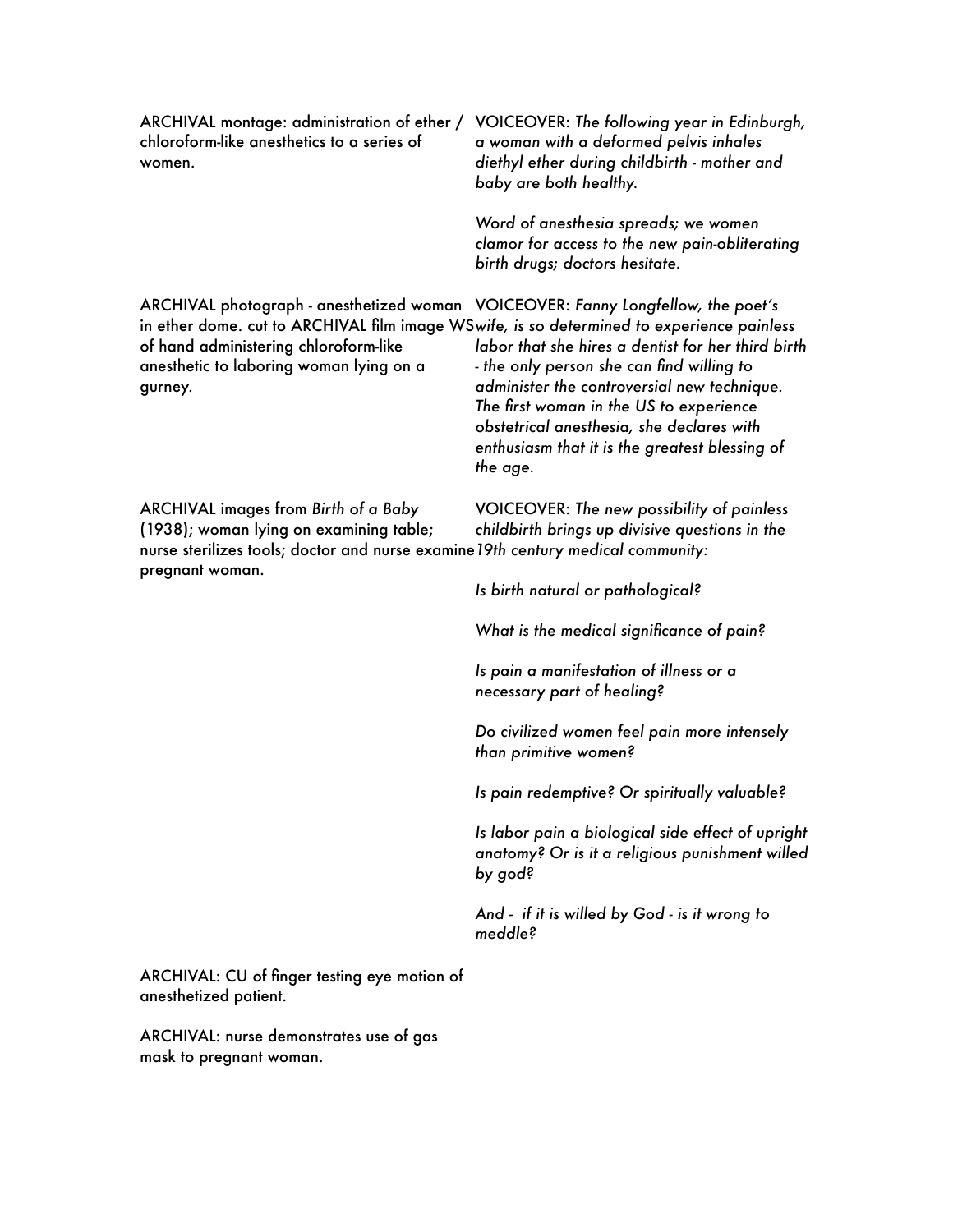16mm B / W interview with KRISTEN KRISTEN: When I got pregnant, uh, I didn't feel so great, I was afraid, I was scared, I there was a lot of anxiety around, um, what was gonna happen to me, what was gonna happen to my body, what was gonna happen to my relationship with my partner, um, was the baby gonna be healthy, um, if she wasn't healthy would I love her anyway, would I love her at all. I mean, there were a lot of big questions, um, that I had, and that I felt like I really wanted answers to.

> And nobody was really willing to talk about the anxiety, nobody was really willing to tell me how much it was gonna hurt, and what were the kinds of complications that might happen.

So, um, I felt that, um, there should be somebody that I could talk to, but there really wasn't, and when I asked people, um, I felt like I got a kind of pat party-line answer about how motherhood is wonderful, and pregnancy makes a woman beautiful, and you'll be a whole woman once you give birth, and you will feel satisfied and fulfilled in all sorts of really important ways, um, that you didn't feel before.

And I personally just didn't think that…I didn't feel like I'd been missing anything!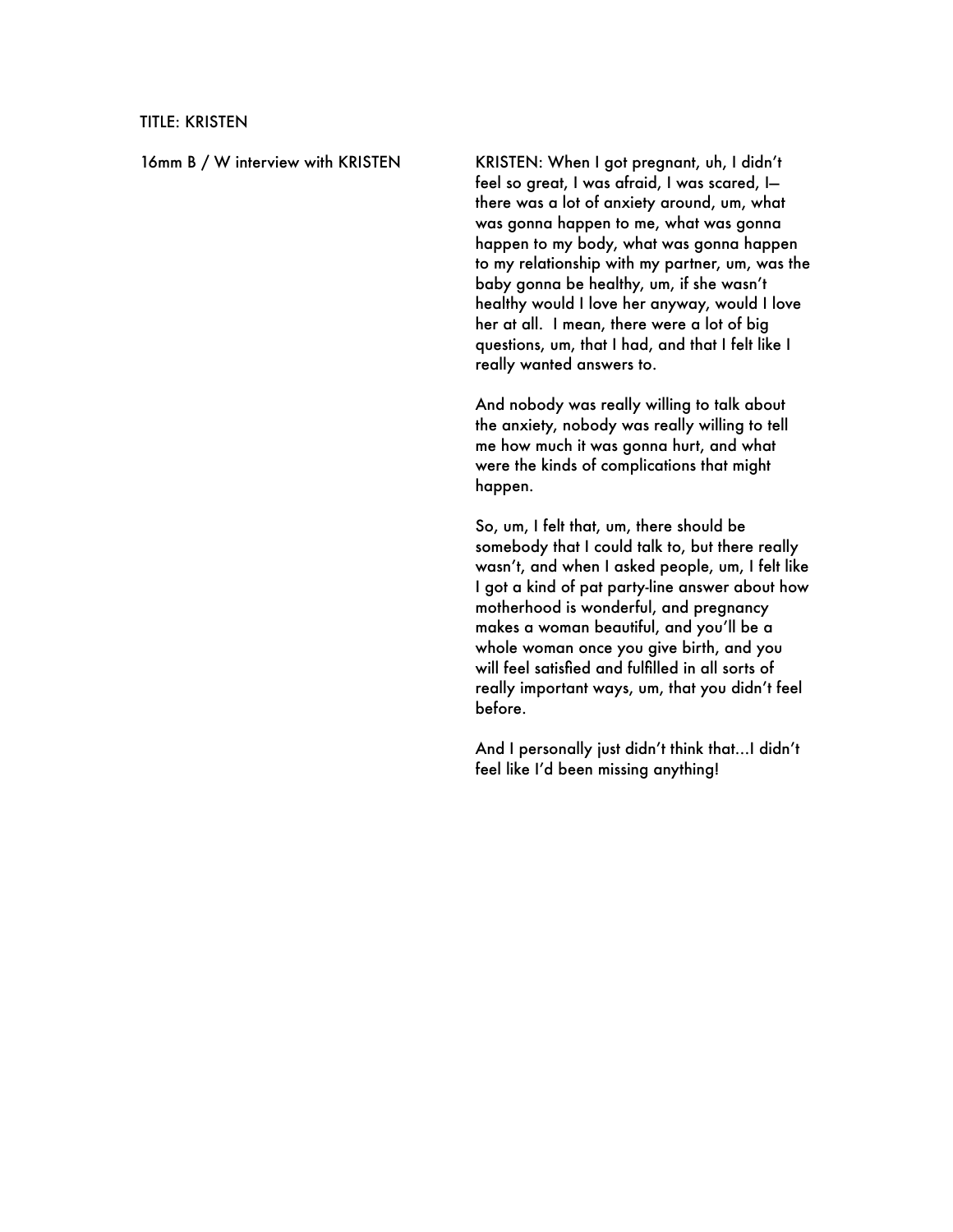| 16mm B / W interview with KRISTEN (contd.) | KRISTEN (contd.): I wanted a C-section, I<br>wanted, uh, to be in a hospital, I wanted a<br>doctor, I wanted an epidural, [laughs] you<br>know I essentially wanted all of the benefits<br>that modern medicine could offer should<br>something go wrong with my pregnancy or<br>after childbirth with my daughter.          |
|--------------------------------------------|------------------------------------------------------------------------------------------------------------------------------------------------------------------------------------------------------------------------------------------------------------------------------------------------------------------------------|
|                                            | And I wasn't ashamed of that; in fact, I felt like<br>I was being a very rational person, and I can<br>in fact remember telling my OB-GYN that, look<br>I'm a graduate student, I'm studying to become<br>a professor, I'm a scholar, I live in my head, I<br>don't live in my body, in the same way that<br>other women do! |
| 16mm B / W interview with KRISTEN (contd.) | KRISTEN (contd.): I remember thinking very<br>clearly that it was as bad as I thought it was                                                                                                                                                                                                                                 |

I was tired, I had been operated on, I had been cut open, drugged, you know, um, I had this baby sucking at my breast, desperately trying to get milk out of me, and I was proud that I had done it, I was so incredibly glad that it was over, and that it had worked out okay, and I felt incredibly *vindicated*.

going to be. It was as unpleasant, and uncomfortable, and scary, as I thought it was going to be. And it wasn't—it wasn't as if I suddenly came to the realization that, "Oh! It really was really fine! And I really do feel that now I've communed with nature, and I've brought life into the world, and so now there's a glow around me that will forever follow me through my life because I am now a mother."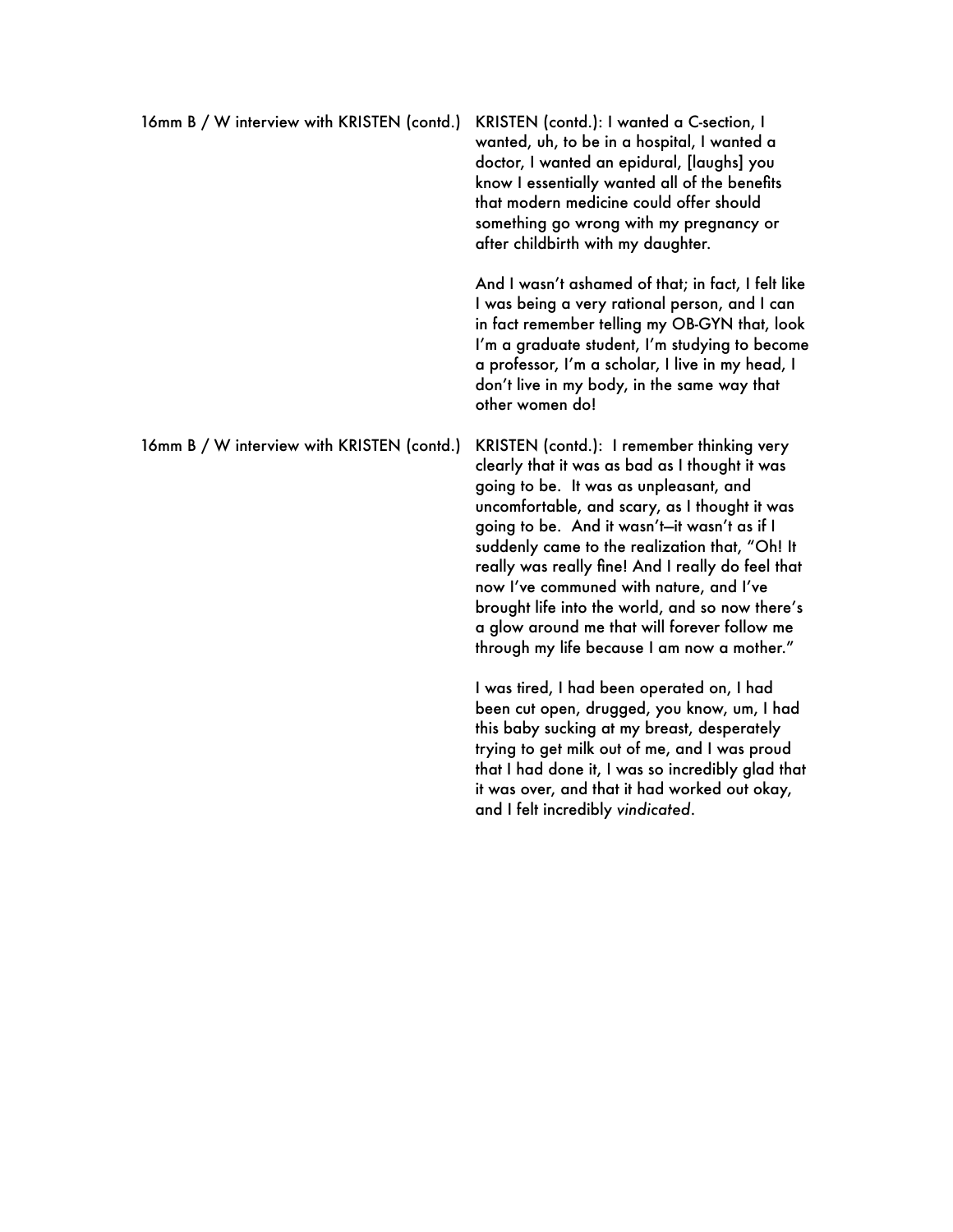ANIMATION text / diagrams / pain words from McGill Melzack pain evaluation test

VOICEOVER: *Childbirth is a private event that a woman moves through alone -- the pain of childbirth is invisible and impossible to quantify. At its most relentless, pain is absolute and isolating; pain operates in a space that defies language -- beyond words, beyond narrative, beyond memory.* 

 *Let's say we play a game together:*

*Circle the words that describe your pain but do not circle more than one word in a group. When you are done, go back and circle the three words in groups 1-10 that most convey your pain response. Pick two words in groups 11-15 that do the same thing. Then pick one word in group 16. Finally, pick 1 word in groups 17-20.* 

*At the end you will have seven words that you can take to your doctor. This is a system for mapping language onto pain.*

ARCHIVAL sequence: early 40s prenatal exercise class, ballet dancing pregnant woman; hospital bed exercises for postpartum women; woman holding newborn walks toward the camera.

ARCHIVAL TITLE: "The time to train for any athletic feat is before, not after the event."

ARCHIVAL: return to woman in lab coat threading projector

ARCHIVAL: images from *Our Children* (1919). VOICEOVER: *Gadsden Alabama, 1919.*  Women arrive at children's health clinic. Volunteers measure children and conduct hearing and vision tests.

ARCHIVAL PHOTOGRAPHS of Healthmobiles VOICEOVER (contd): *We are invited to*  and interior of educational train car.

*The US Children's Bureau commissions the filming of these instructional images- a record of corrective government activity. We can begin our film archive here.* 

*educational film screenings at touring Healthmobiles - trucks equipped with electric lighting, a motion picture machine, a victrola, a projectionist, and and a live lecturer: our very own agitprop trains.*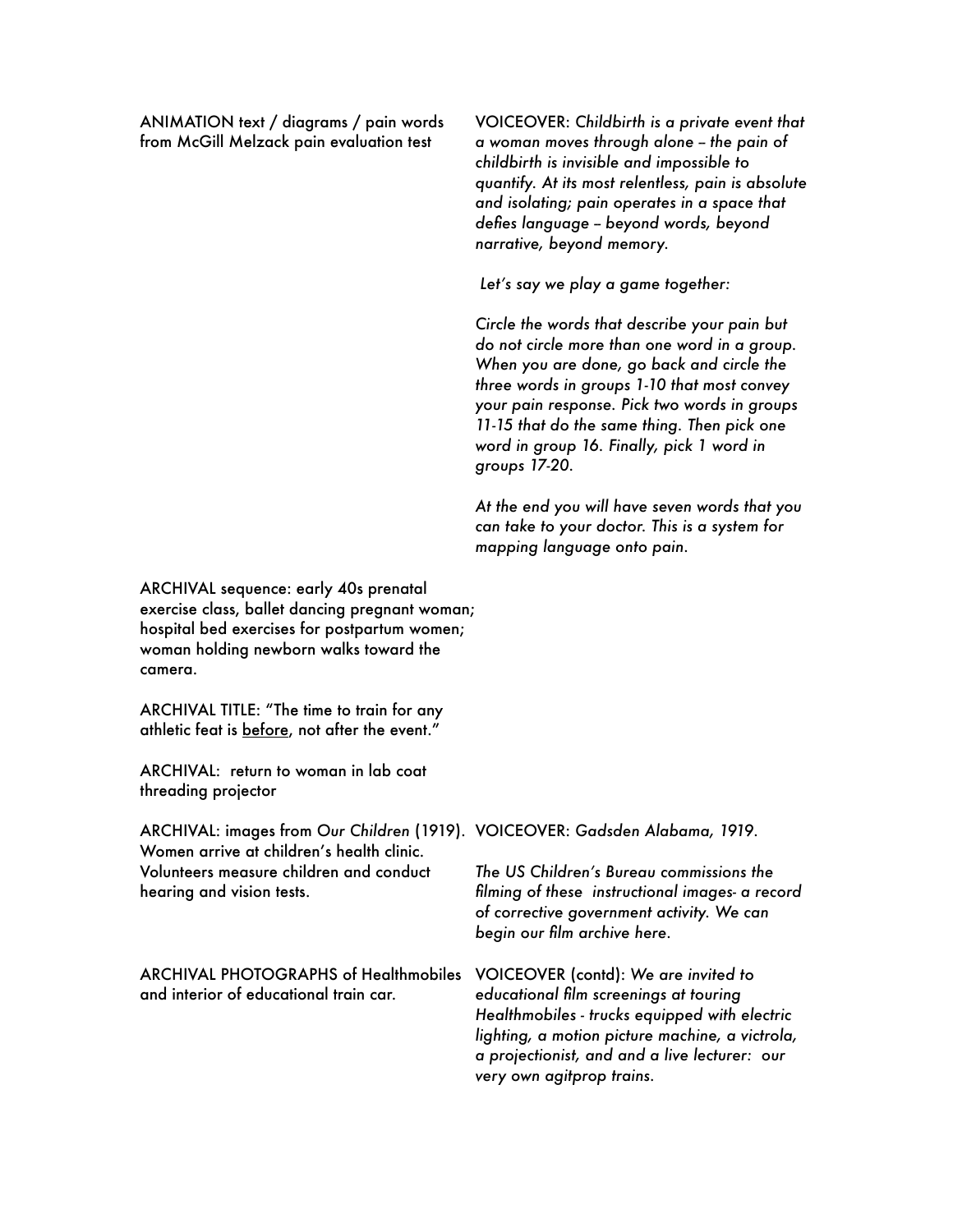| ARCHIVAL: images from Our Children (1919).<br>Women view model baby display items at<br>baby-saving show.                                                                                                                     | VOICEOVER (contd): We are invited to<br>convention halls across the country to attend<br>baby-saving shows. Our home work becomes<br>government work.                                                                                                                                                                                 |
|-------------------------------------------------------------------------------------------------------------------------------------------------------------------------------------------------------------------------------|---------------------------------------------------------------------------------------------------------------------------------------------------------------------------------------------------------------------------------------------------------------------------------------------------------------------------------------|
| <b>ARCHIVAL images from The Best Fed Baby;</b><br>woman lifts baby from crib; cuts to outside,<br>woman meets another new mother and gives<br>her breastfeeding pamphlet.                                                     | VOICEOVER (contd): The middle class is<br>expanding; its women are the angels of the<br>house, "moral guardians" of the home, and,<br>eventually, municipal housekeepers of the<br>public domain.                                                                                                                                     |
| ARCHIVAL: images from Our Children (1919).<br>Women vote at women's club meeting;                                                                                                                                             | VOICEOVER (contd): In massive numbers,<br>wealthy women join volunteer organizations;<br>they form civic-minded women's clubs; they are<br>activists for birth control, temperance, social<br>purity, and eugenics.                                                                                                                   |
| cut to volunteer nurses at children's clinic; cut<br>to volunteers compiling birth statistics; cut to<br>woman with children arriving at clinic; prenatal visit our homes, compile birth and death<br>dental and breast exam. | Our privileged sisters seek to uplift the poor,<br>the foreign-born, and the uneducated; they<br>statistics                                                                                                                                                                                                                           |
| cut to "little mothers" demonstration                                                                                                                                                                                         | They initiate our young girls in the new art of<br>intelligent motherhood - these little mothers<br>are to become custodians of household<br>hygiene.                                                                                                                                                                                 |
| cut to fresh air camp - toothbrush drills and<br>calisthenics                                                                                                                                                                 | Our children are taken out of the crowded,<br>dirty cities and brought to fresh air camps.<br>They are taught the correct system for the<br>brushing of teeth.                                                                                                                                                                        |
| cut back to nurse and mothers waiting in<br>children's clinic                                                                                                                                                                 | It is explained to us that our homes are<br>breeding grounds for infectious disease; that<br>we women must be vigilant of the moral and<br>physical degradations of urban life.                                                                                                                                                       |
|                                                                                                                                                                                                                               | We become objects of reform, reproductive<br>threats in a biological class and race warfare.<br>The volunteers' message is that our maternal<br>ignorance causes great harm, that our<br>undisciplined love for our children is<br>hazardous. The fate of the human race is up<br>to us, and we must be prepared for our new<br>role. |
|                                                                                                                                                                                                                               |                                                                                                                                                                                                                                                                                                                                       |

ARCHIVAL: ghostly dancing children at fresh air camp from *Our Children* (1919)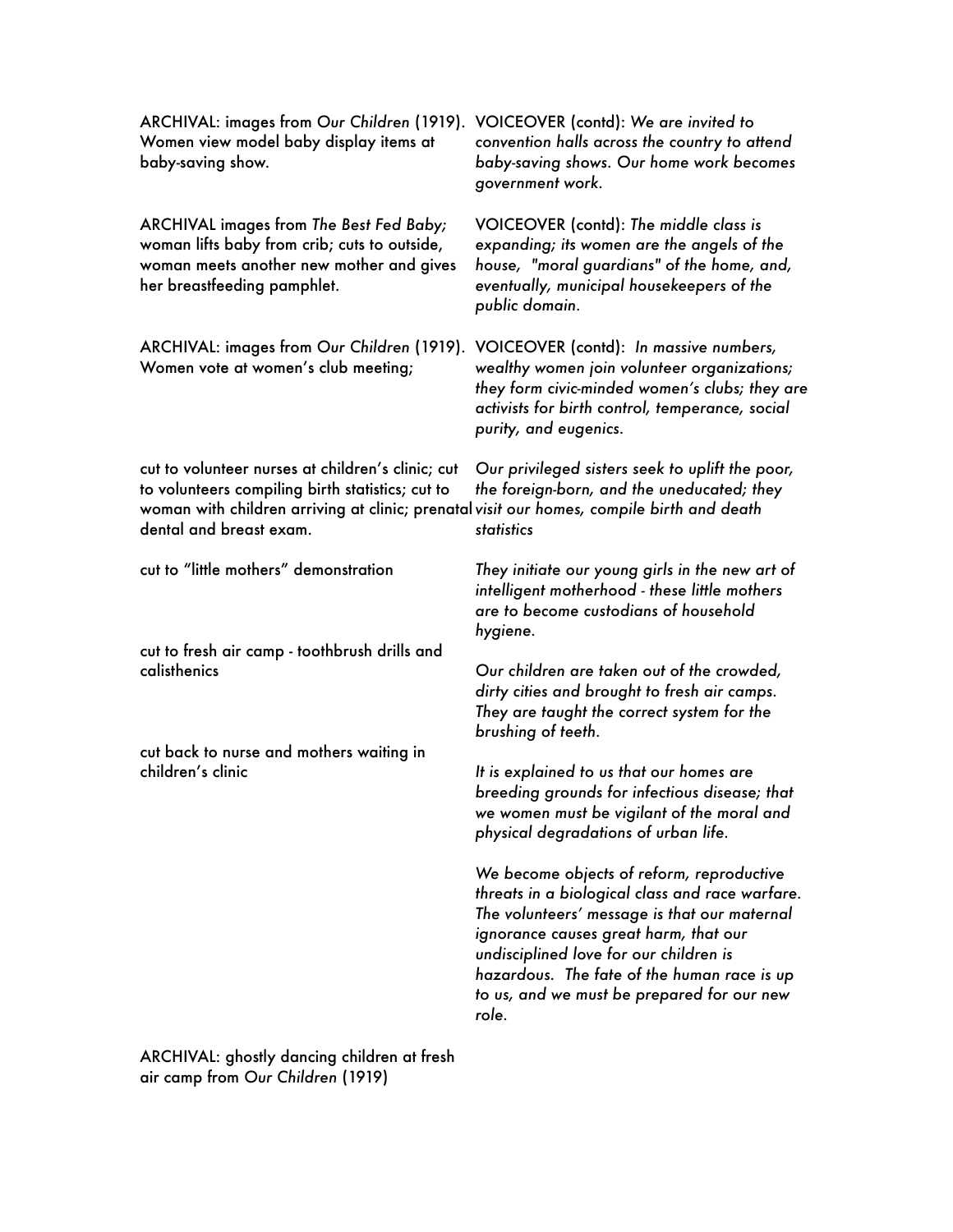ARCHIVAL: nurses practice looking after an infant doll; doll is accidentally dropped on the floor.

ARCHIVAL TITLE: THE BIRTH OF A BABY (head credit)

cut to ARCHIVAL scene from *Birth of a Baby* - Mary at prenatal doctor visit

DOCTOR: You're right in coming to see me at the very beginning of your pregnancy. So many women postpone visiting their doctor until late in their pregnancy. Sometimes this may result in various processes getting underway which may cause much difficulty later on.

MARY: I want to do everything to assure me of a normal and healthy child!

DOCTOR: You have every right to expect one!

MARY: Doctor Wilson, my husband and I want a baby very much. And now that I think I'm going to become a mother... oh, I want to learn everything I possibly can! Especially how a baby's life begins.

DOCTOR: I'm glad you're interested in knowing something about your own body!

MARY: Should I be very quiet and stay at home all the time? I feel pretty good and I've always been active.

DOCTOR: No, I think you can do almost anything you did before you became pregnant... unless I should advise you differently later on. Of course I wouldn't take any strenuous exercises like horseback riding, but moderate exercises like walking are desirable.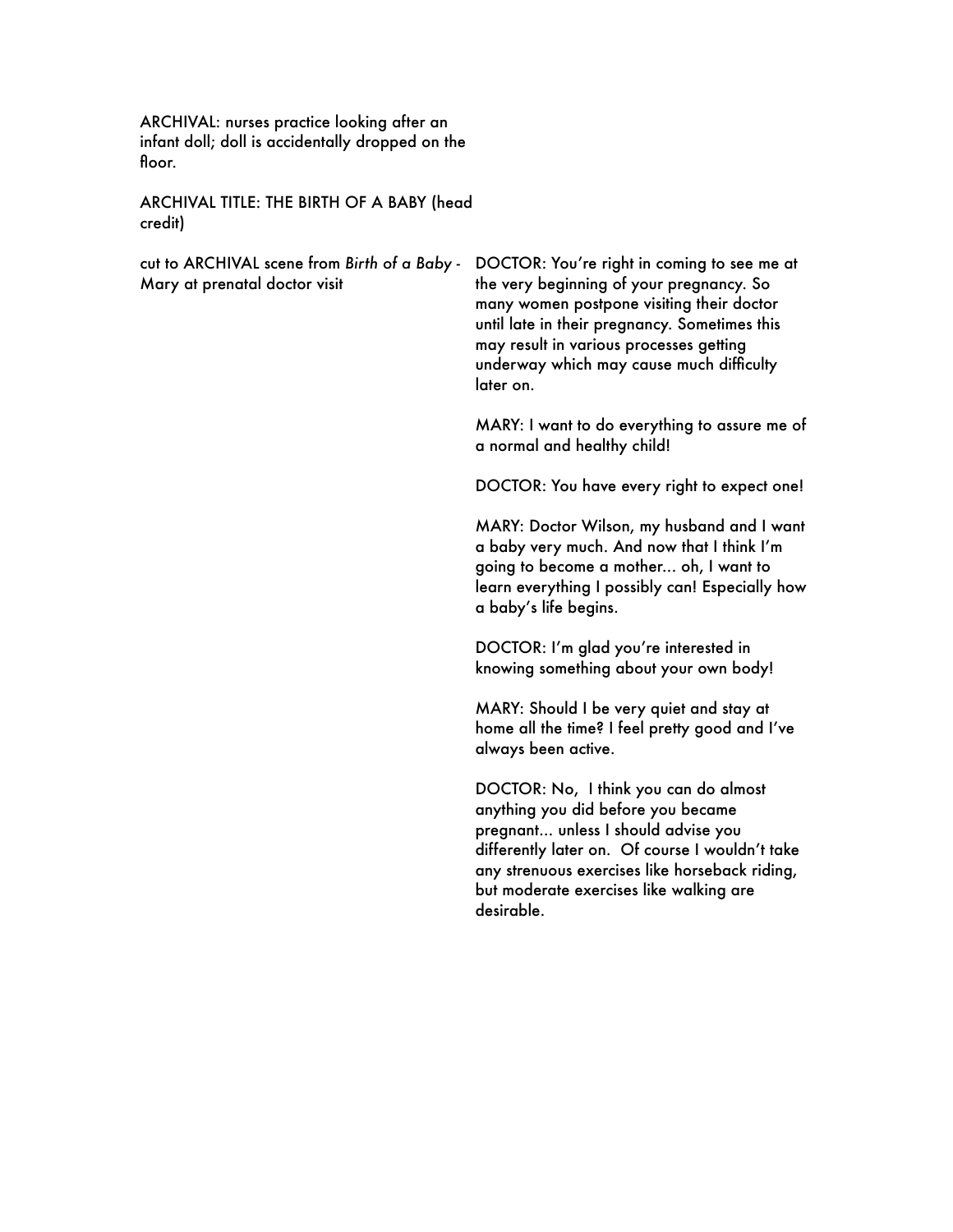at prenatal doctor visit CONTD

ARCHIVAL scene from *Birth of a Baby* - Mary DOCTOR: You're right in coming to see me at the very beginning of your pregnancy. So many women postpone visiting their doctor until late in their pregnancy. Sometimes this may result in various processes getting underway which may cause much difficulty later on.

> MARY: I want to do everything to assure me of a normal and healthy child!

DOCTOR: You have every right to expect one!

MARY: Doctor Wilson, my husband and I want a baby very much. And now that I think I'm going to become a mother... oh, I want to learn everything I possibly can! Especially how a baby's life begins.

DOCTOR: I'm glad you're interested in knowing something about your own body!

MARY: Should I be very quiet and stay at home all the time? I feel pretty good and I've always been active.

DOCTOR: No, I think you can do almost anything you did before you became pregnant... unless I should advise you differently later on. Of course I wouldn't take any strenuous exercises like horseback riding, but moderate exercises like walking are desirable.

MARY: That's fine, doctor

DOCTOR: And, for goodness sakes, don't regard the next few months as a period of intensive training for a boxing match!

MARY: Do I have to sleep by myself? Or...

DOCTOR: That's a perfectly natural question. The answer depends somewhat on your feelings. There is no objection to marital relations in moderation. But of course, after the sixth month, the answer is no.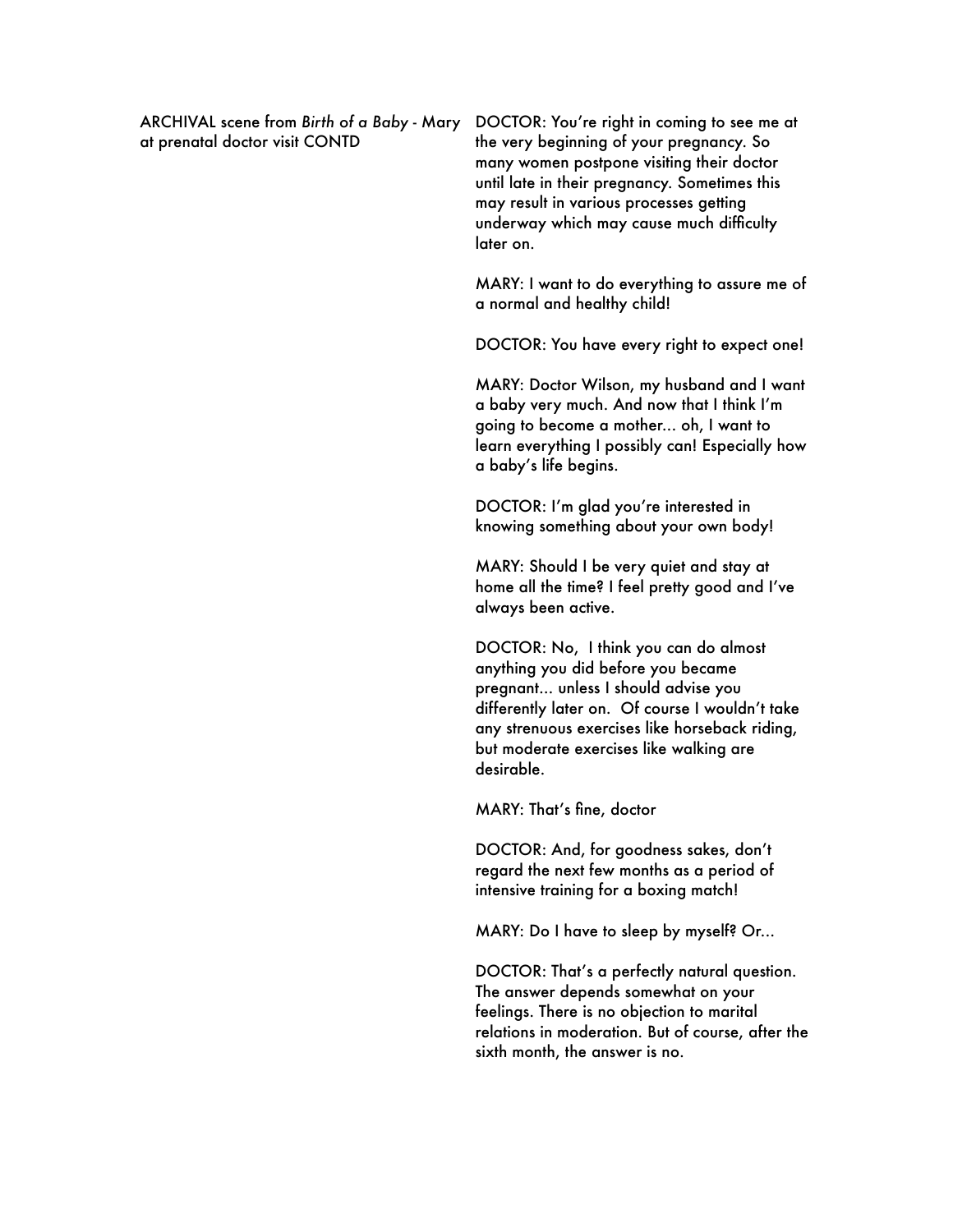prenatal doctor visit with Paul and Ruth.

ARCHIVAL scene from *Mother and her Child* - DOCTOR: Having a baby is a perfectly normal and natural function. As long as you follow a few simple rules, there is nothing to worry about. You may get impatient or moody at times. And it's up to you, Paul, to show sympathy and understanding.

RUTH: My, I'm beginning to feel important!

cut to images of Ruth doing housework washing dishes, making bed, straightening house up.

ARCHIVAL VOICEOVER: Pregnancy should not interfere with ordinary housework. Ruth gave her home the care it deserved in order to keep it clean and attractive. Neat and well ordered homes make for peace of mind. Housework, when it's done in a bright, cheerful atmosphere, can be of real benefit.

ARCHIVAL montage - SCI FI milk bottles - series of images of women sterilizing and preparing baby bottles, 1930s to 1980s

ARCHIVAL: return to woman in lab coat threading projector

ARCHIVAL scene from *Birth of a Baby*  childbirth scene; Mary's husband is pacing andlike I'm going to have a baby myself! waiting. HUSBAND: This is my first experience - I feel

> DOCTOR: Too bad you can't substitute for your wife, eh? The expectant father, who is rather useless at this stage of the game, sits and sits. It's probably hard on them... but most of them are able to take it.

NURSE (interrupting): Doctor, I think everything's just about ready.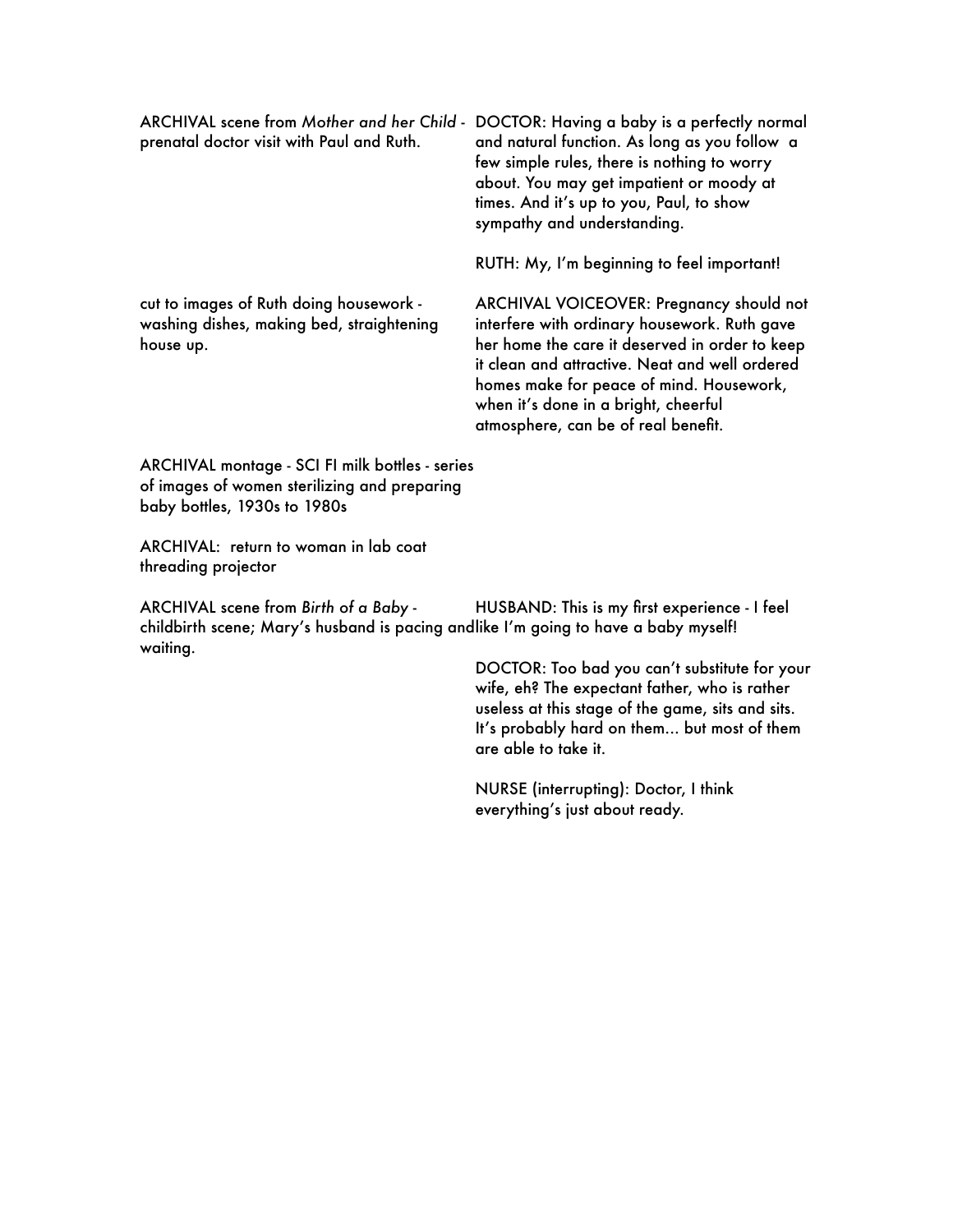| ARCHIVAL scene from Birth of a Baby -<br>childbirth scene contd. cut to birthing room<br>intercut with husband pacing outside | MARY: Doctor can't you give me anything<br>else for my pain?                                                                |
|-------------------------------------------------------------------------------------------------------------------------------|-----------------------------------------------------------------------------------------------------------------------------|
|                                                                                                                               | DOCTOR: Yes, in just a moment. But we must<br>be especially careful as too much drug may<br>affect your labor and the baby. |
|                                                                                                                               | MARY: The pain's getting harder and closer<br>together!                                                                     |
|                                                                                                                               | DOCTOR: We'll soon give you some relief.                                                                                    |
|                                                                                                                               | MARY: I hope so.                                                                                                            |
|                                                                                                                               | <b>BABY</b> crying                                                                                                          |
|                                                                                                                               | DOCTOR: Well, it's all over.                                                                                                |
|                                                                                                                               | NURSE: Eight and a quarter pounds.                                                                                          |
|                                                                                                                               | HUSBAND (outside): Has it come yet?                                                                                         |
|                                                                                                                               | NURSE: She's here!                                                                                                          |
|                                                                                                                               | HUSBAND: She! She she's funny looking,<br>isn't she? How's Mary? May I see her?                                             |
|                                                                                                                               | NURSE: No, not yet. But we'll be through in<br>just a few moments.                                                          |
| ARCHIVAL photograph - Freiburg Women's<br>Clinic                                                                              | <b>VOICEOVER: Women's Clinic, Freiburg</b><br>Germany, 1914.                                                                |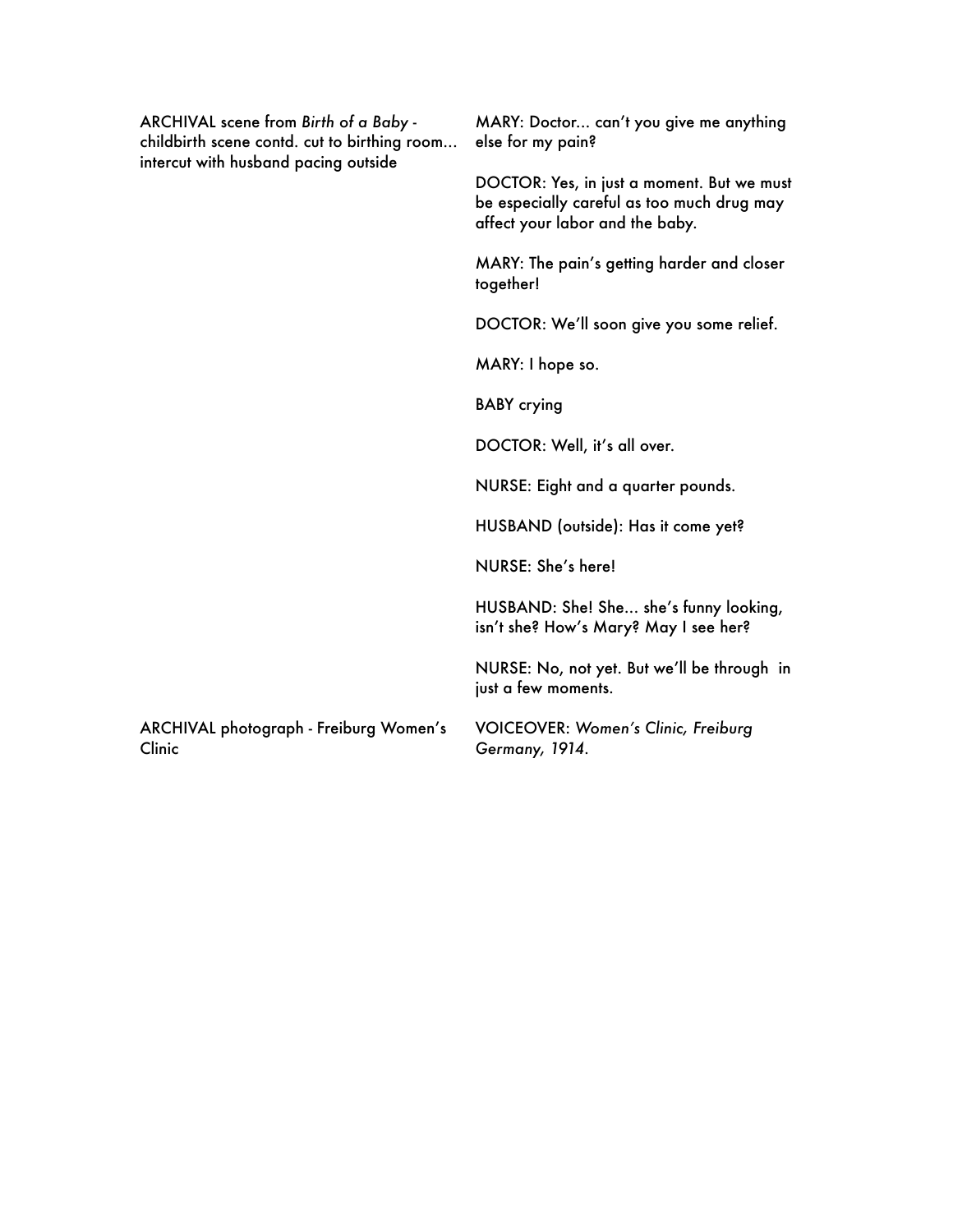ARCHIVAL footage of nurse administering curtains.

# ARCHIVAL PHOTOGRAPHS - twilight sleep babies and mothers

anesthetic injection to female patient, drawing *here from all over the world to experience the*  VOICEOVER (contd.): *Women of means travel medical miracle of painless childbirth. Under the close supervision of the Clinic's doctors, laboring women receive a small dose of morphine followed by regular injections of scopalamine, a drug that induces amnesia.* 

> *Each laboring patient in the first-class maternity ward of the Frauenklinik is carefully monitored using a series of verbal memory tests repeated at half hour intervals that ensure a precisely calibrated state of continuous forgetting. Women labor and give birth in isolation and darkness; babies are whisked out of the room immediately following birth, and the soothing sound of running water muffles any newborn cries to prevent the formation of what are called "islands of memory."*

VOICEOVER (contd.): *Little visual evidence remains from the early twentieth century Twilight Sleep movement: - these spectral images of children are from a collection of 200 photographs gathered by American Twilight Sleep activists, depicting mothers and their Twilight Sleep babies.*

*We see these photographs published in women's magazines; the photographs accompany text describing women waking from their Twilight slumber refreshed, ravenous for hearty German lunches of boiled beef and roast hare, and amazed to meet the babies they had no recollection of birthing.* 

*We are invited to attend live department store displays where the twilight sleep babies can be viewed in person - Here is the material evidence: we see that the babies are born healthy and robust.* 

*In one of the earliest consumer-based medical movements of the twentieth century, we push our doctors to implement Twilight Sleep in hospitals across the United States.*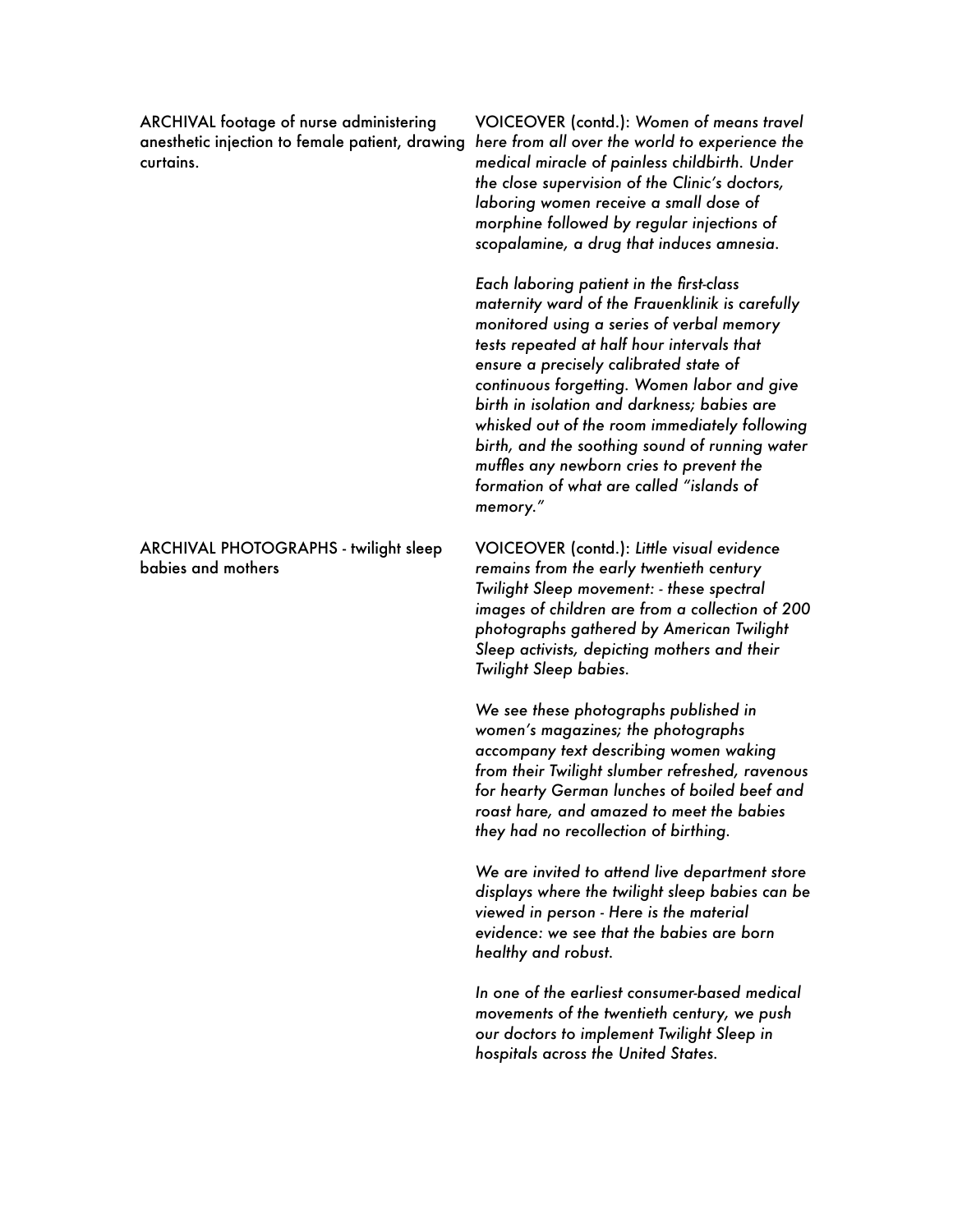| ARCHIVAL footage of scopolamine / morphine VOICEOVER (contd): The feminist supporters<br>injection                                                               | of Twilight Sleep propose that the problem<br>with the pain of childbirth is not the experience<br>of pain, but the remembered experience of<br>pain. If memory can be eradicated, then the<br>debilitating fear, anxiety and anguish of<br>childbirth will disappear as well. |
|------------------------------------------------------------------------------------------------------------------------------------------------------------------|--------------------------------------------------------------------------------------------------------------------------------------------------------------------------------------------------------------------------------------------------------------------------------|
| <b>ARCHIVAL PHOTOGRAPHS of Bertha Van</b><br>Hoosen's US Twilight Sleep equipment - canvas Twilight Sleep movement is short and<br>crib, obstetric envelope, etc | VOICEOVER (contd): The epilogue of the<br>disastrous. Imported to the United States, and<br>mass implemented in urban hospitals, the<br>method is no longer restricted to the rich.                                                                                            |
|                                                                                                                                                                  | But without the one on one supervision of the<br>German doctors, the results are hard to<br>control.                                                                                                                                                                           |
|                                                                                                                                                                  | The primary side effects of Twilight Sleep are<br>uncontrollable delirium, shrieking, and<br>combative behavior. We are restrained with<br>canvas cribs and obstetric envelopes to keep<br>us from throwing ourselves out of beds and<br>windows.                              |
| <b>ARCHIVAL PHOTOGRAPH of Frances</b><br>Carmody and baby.                                                                                                       | VOICEOVER (contd): Fifteen months after the<br>magazine articles appear, a leading Twilight<br>Sleep activist dies in childbirth, and the<br>movement quickly vanishes.                                                                                                        |
| return to hands with pain words from McGill<br>Melzack pain evaluation test                                                                                      | VOICEOVER (contd): Perhaps a thing that isn't<br>remembered is a thing that no longer exists.<br>The women who give birth under Twilight Sleep<br>experience agonizing pain but remember<br>nothing - pain becomes a phantom, an<br>unvoiced thing that haunts the body.       |
|                                                                                                                                                                  | The history of childbirth itself is also a<br>phantom. It haunts our narratives of<br>motherhood, imprinting our language, always<br>receding towards the past.                                                                                                                |
| ARCHIVAL image - return to B/W mother<br>holding baby.                                                                                                           |                                                                                                                                                                                                                                                                                |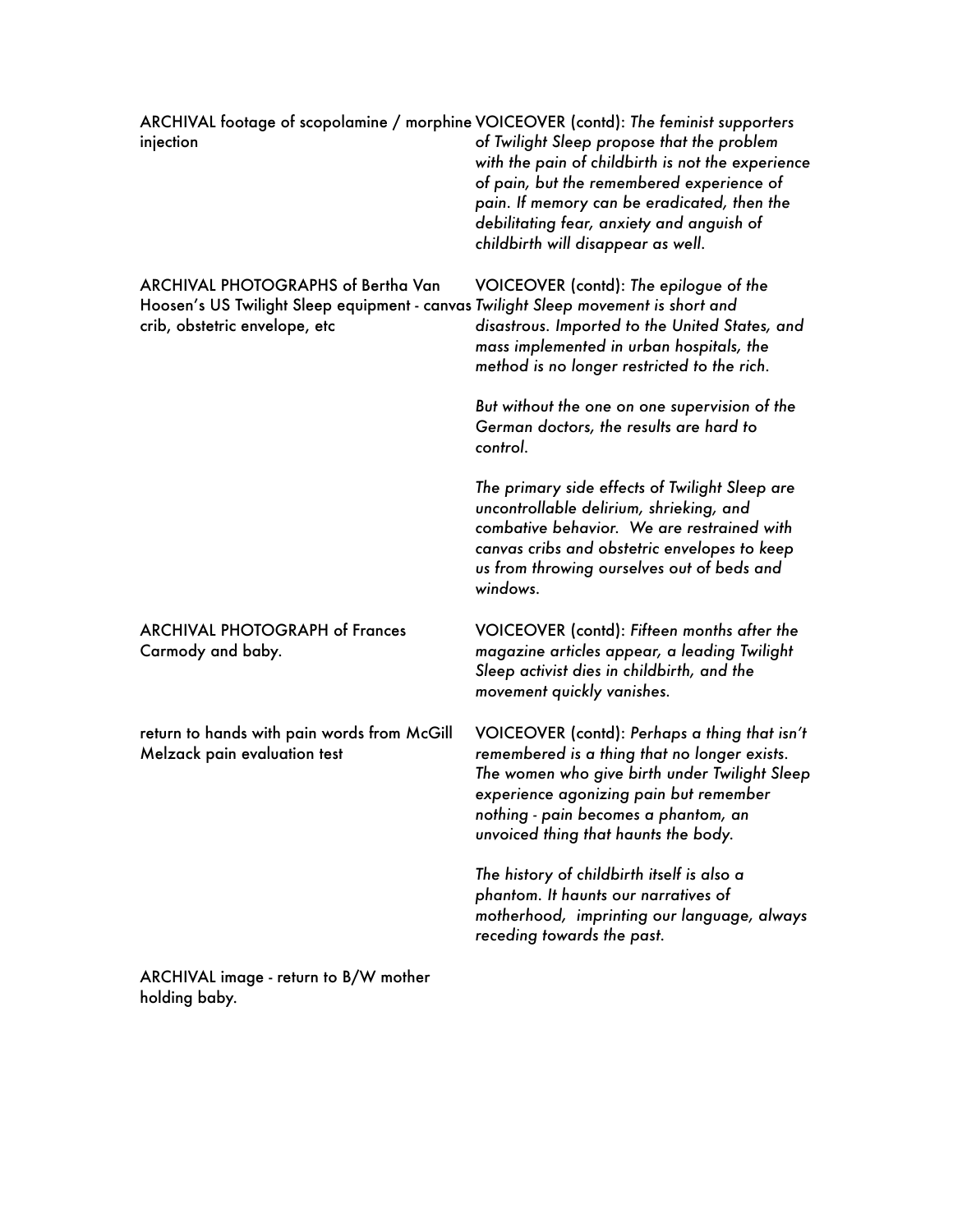*and Art of Obstetrics* - demonstration of forceps birth. Lecture in lecture hall.

cut to labor room

ARCHIVAL images from Joseph DeLee's *Science and Art of Obstetrics* contd. Vaginal exams and "abdominal exam" sequence questions placed on paddle board over pregnant belly.

ARCHIVAL scene from Joseph DeLee's *Science*  DELEE: Ladies and Gentlemen: today we will talk on the forceps operation. Let us adjourn to the birth room, and in the meantime you might be thinking over the indications and the conditions for forceps.

> DELEE: She has been given good prenatal care... and has been prepared - physically and mentally - for her ordeal. The doctor must know the exact condition of his patient as she stands on the threshold of her labor. Has she been having pains like that very long?

ASSISTANT (off camera): Yes, over two hours. But she is discouraged. Her pains do no good and her efforts are getting weaker.

DELEE: It looks like a good sized baby - I'd guess about nine pounds.

VOICEOVER: *Chicago Lying-in Hospital, 1931. Doctor Joseph DeLee, father of modern obstetrics, creates a series of training films designed to instruct a rising generation of educated physicians who are skilled in managing medical childbirth.* 

*These films are not intended for us. In these training films, we are mostly absent - a body that produces knowledge; an object of study.*

*These are the only unburdened images of birth; they are free of femininity, anxiety, ambivalence, or assessments of success and failure.* 

*DeLee proposes a series of prophylactic medical interventions designed to save women from the evils of labor - mandatory and standardized hospital births for all women, including the routine use of sedatives, ether, episiotomies, and forceps.*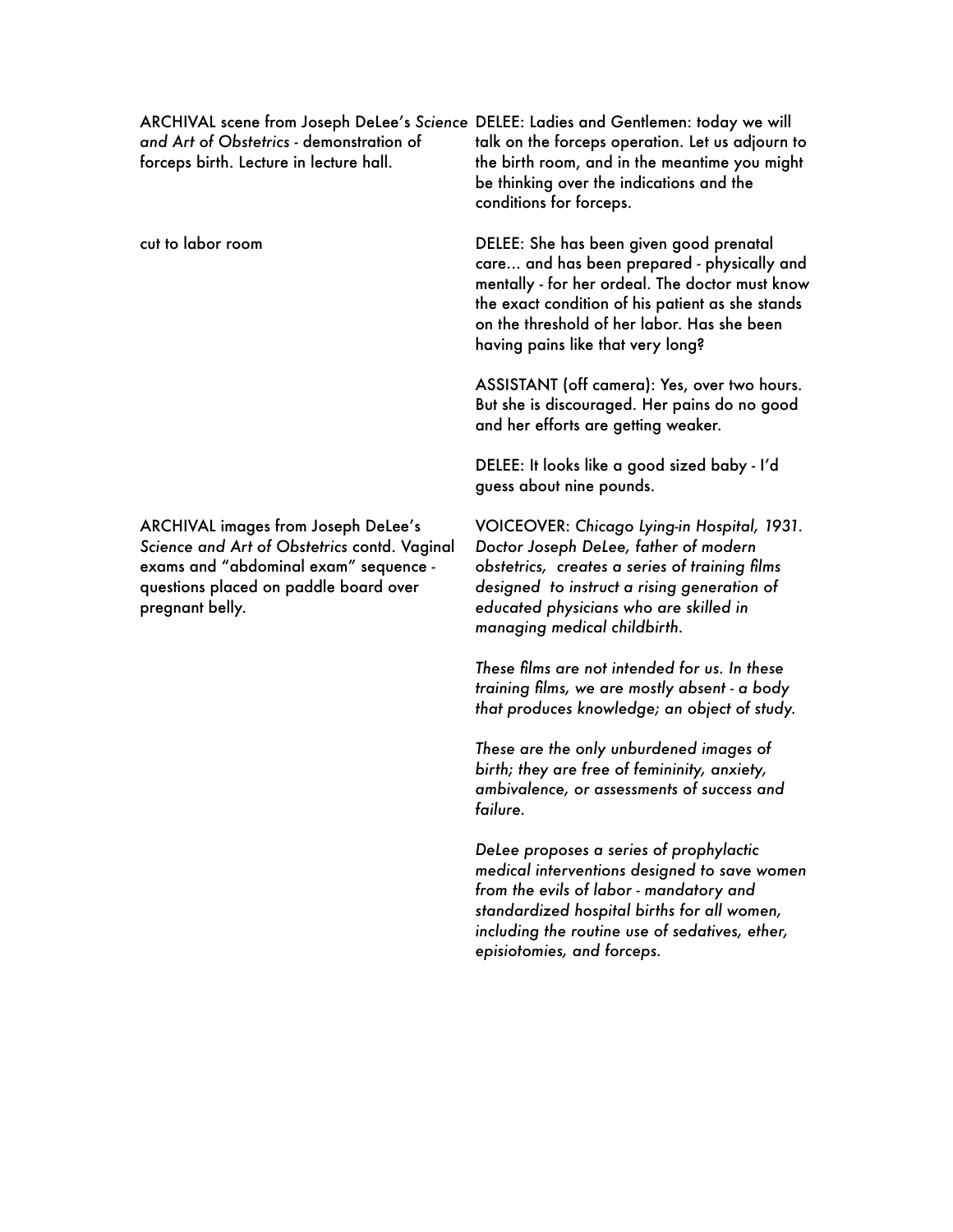ARCHIVAL images from Joseph DeLee's *Science and Art of Obstetrics* contd. cut to delivery: baby's head crowning with forceps assist.

ARCHIVAL images from Joseph DeLee's *Science and Art of Obstetrics* contd. cut back to lecture room / operating theater with students

cut to image of baby with paddle board sign reading "BOY 9.4"

ARCHIVAL micro-cinematography - images of sperm, eggs, reproduction

VOICEOVER (contd): *According to DeLee, birth is correctly viewed not as a normal, routine process, but as a destructive and pathological process that damages mothers and babies often and much.* 

DELEE: The baby is deeply narcotized. That is due to ether and morphine. Davis, will you please revive the baby?

DELEE: How much does the baby weigh?

NURSE: Eight pounds, nine ounces.

DELEE: Those marks on the baby's head - those red streaks - will disappear in a few days. They show that the forceps were lying in the proper position. And since we have delivered him without damage to his brain, he ought to make a good citizen! Ladies and gentlemen: I will meet you tomorrow and we will discuss this case further.

VOICEOVER: *Birth injuries are so common, DeLee tells us, that nature must intend for women to be used up in the process of reproduction, just as salmon die after spawning, and male bees die after copulation.*

TITLE (on black): JODI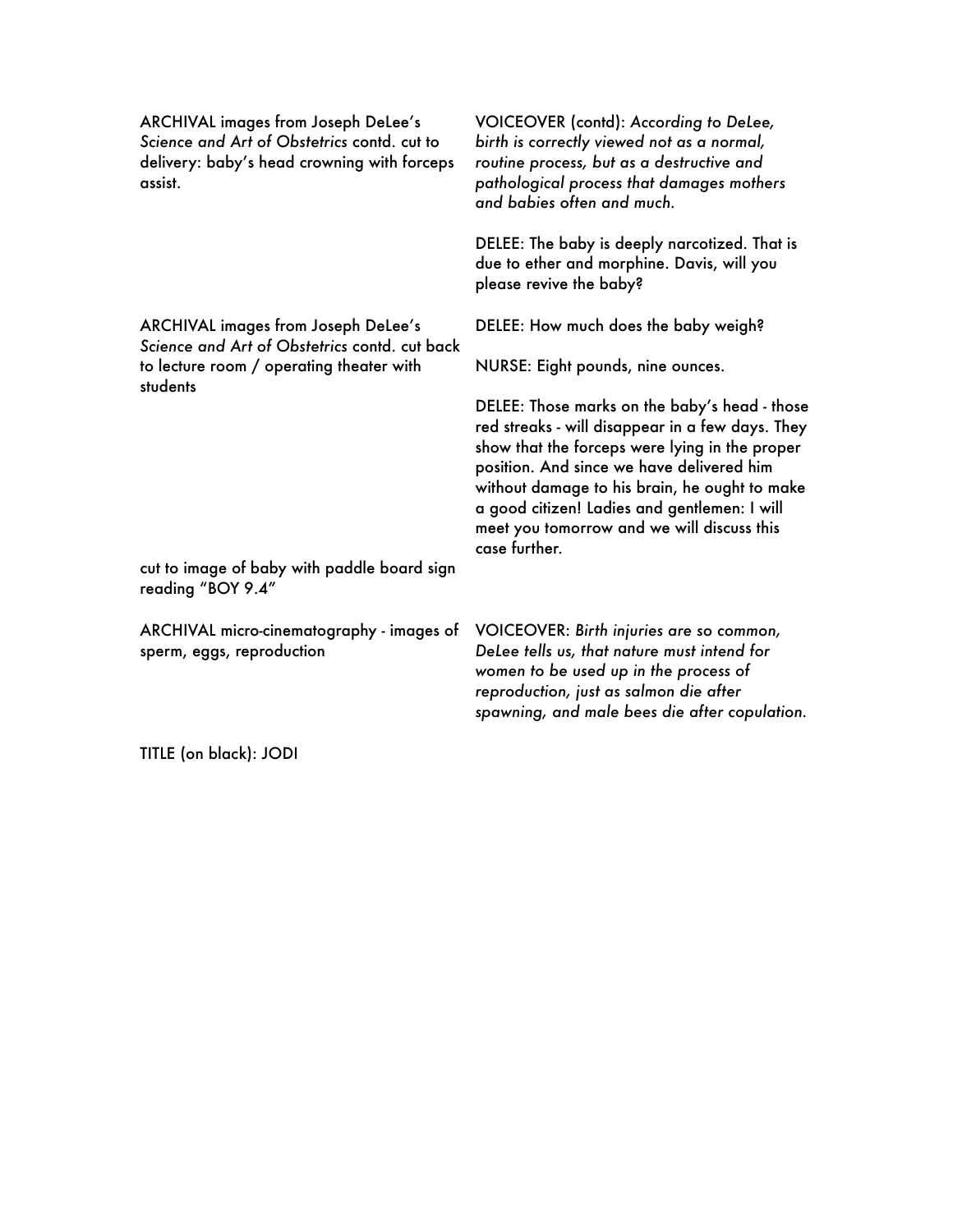go to the underworld, I think to visit her sister or something, not that those details aren't important to my story. But that at each gate, there were seven gates to the underworld and at each gate she had to let go of something. She had to surrender. And she had been all dressed up so she surrendered her breastplate and her crown and she surrendered this and that and the other thing and at the bottom she's standing there naked at the gates of the underworld.

And I knew that that would be my process that at every stage along birthing my baby that I would be surrendering and when I was fully surrendered that's where I would meet my child.

And that's exactly what happened. She was turned backwards so I had a lot of back pain. The castor oil contractions were really intense for a really long time. But the one time I stalled out was when I stopped surrendering and I started being fearful of what was coming. And then I got back into it and it was all fine and good and perfect.

16mm B / W interview with JODI (contd) JODI (contd): There's so much sort of, in the press, and in TV, and in the movies, where it's like so painful and that's all you get from it and so many births are assisted in some way in the hospital and that's what frightened me.

> And somehow I knew and I trusted that this physical body, like, I believe that I'm here for more than just to be a mother to Eleanor. Like I have a bigger purpose as well as doing that but I feel like this physical body was created specifically to birth that specific child that I've birthed and my physical being was created for that and designed to do that and it knows.

> And so I knew my job was to get my brain out of the way and if I could just take my brain out of the picture then I would be able to birth my baby. And that my brain knew better than anyone how to birth my baby.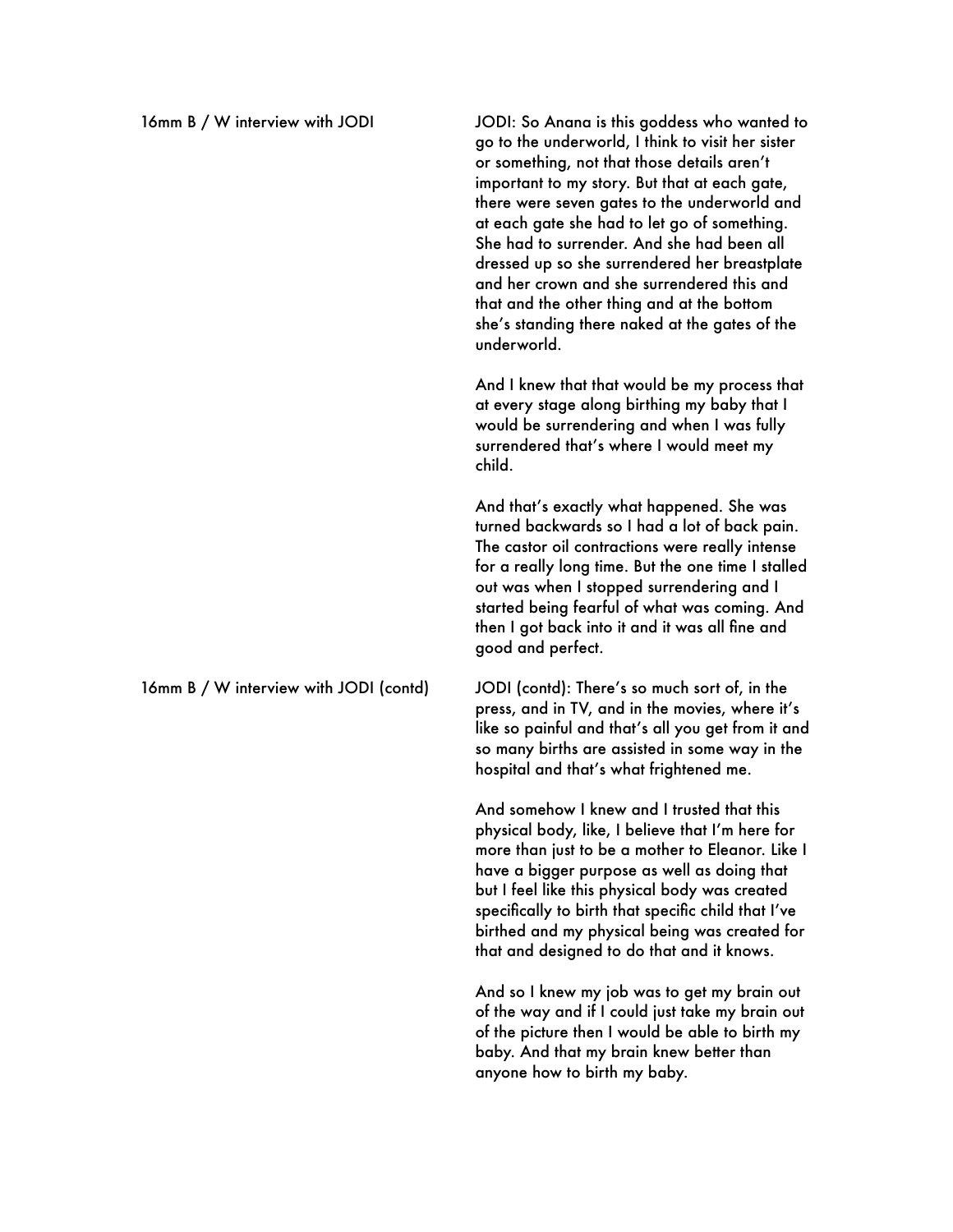16mm B / W interview with JODI (contd) JODI (contd): What did it feel like? I mean the sort of more...

> It felt like it was coming whether I wanted it to or not. And what we do is some people hold themselves against their life and some people jump in and welcome it and welcome their future and bring it on.

GRANTLY DICK READ: This is a record of the labor of a woman between 30 and 35 yeas of age, having her first baby. we cannot - of course - reproduce the whole of this confinement on one long playing record. But she was so well controlled, we did not feel it necessary to include the early phases of the first stage. There was no discomfort. She carried out her breathing and relaxation as she'd been taught by my wife in the antenatal class. We discussed her varying sensations and thoughts as the contraction became stronger.

(voice is now live in birth room) She is lying, beautifully relaxed... on her right side, in the position that she's been taught. About to start another contraction.

LABORING WOMAN: I think there's one coming up, now.

GDR: Just starting up, is it?

WOMAN: Yes...

GDR: That's right.... keep your breathing under control...

hands put on Grantly Dick Read's *Natural Childbirth* LP - LP spinning on turntable.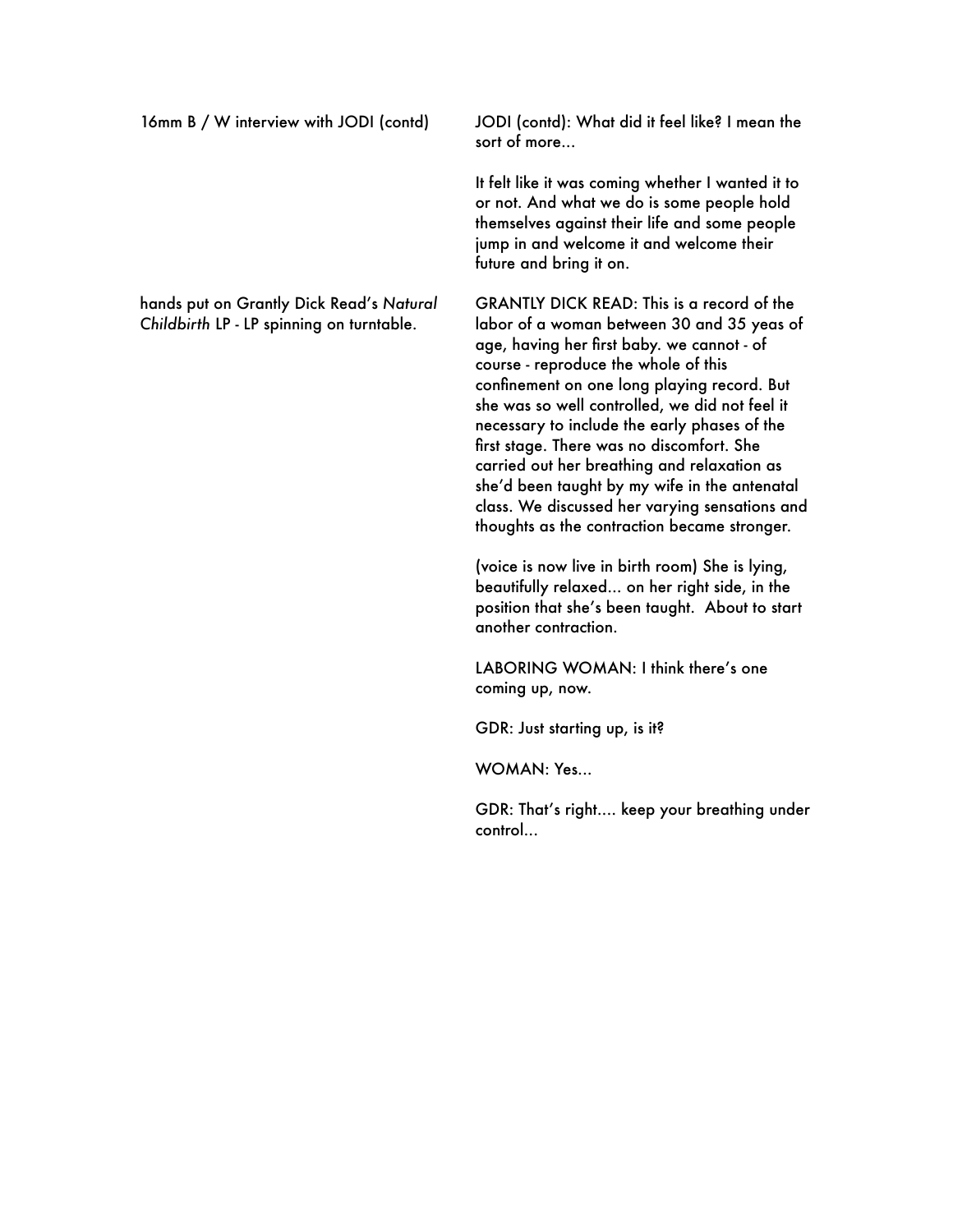| LP spinning on turntable contd.                     | [breathing / laboring sounds]                                                                                                                                                                                                                                                                                                                                                                                                   |
|-----------------------------------------------------|---------------------------------------------------------------------------------------------------------------------------------------------------------------------------------------------------------------------------------------------------------------------------------------------------------------------------------------------------------------------------------------------------------------------------------|
|                                                     | GDR: Well done! [mumble mumble] No<br>discomfort worth talking about?                                                                                                                                                                                                                                                                                                                                                           |
|                                                     | WOMAN: No, not really it's just really hard<br>work.                                                                                                                                                                                                                                                                                                                                                                            |
|                                                     | GDR: It is that's why we call it labor, isn't it?<br>Mmmm?                                                                                                                                                                                                                                                                                                                                                                      |
|                                                     | WOMAN: It is hard work it isn't anything I<br>can't cope with                                                                                                                                                                                                                                                                                                                                                                   |
|                                                     | GDR: Yes, that's right and you're built for it.                                                                                                                                                                                                                                                                                                                                                                                 |
|                                                     | NURSE: Close your eyes                                                                                                                                                                                                                                                                                                                                                                                                          |
| training for childbirth, wearing bras and<br>masks. | ARCHIVAL PHOTOGRAPHS of GDR's students VOICEOVER: London 1933; British obstetrician<br>Grantly Dick Read publishes "Revelation of<br>Childbirth," a Christian spiritualist manifesto<br>urging women and their obstetricians to return<br>to the ecstatic simplicity of pre-scientific, pre-<br>civilized, unmedicated birth. Read is the first to<br>propose that there are two kinds of childbirth:<br>natural and unnatural. |
| hands display a series of GDR books                 | VOICEOVER (contd): Word spreads to us in<br>whispers from one woman to another of<br>Read's radical new childbirth philosophy.                                                                                                                                                                                                                                                                                                  |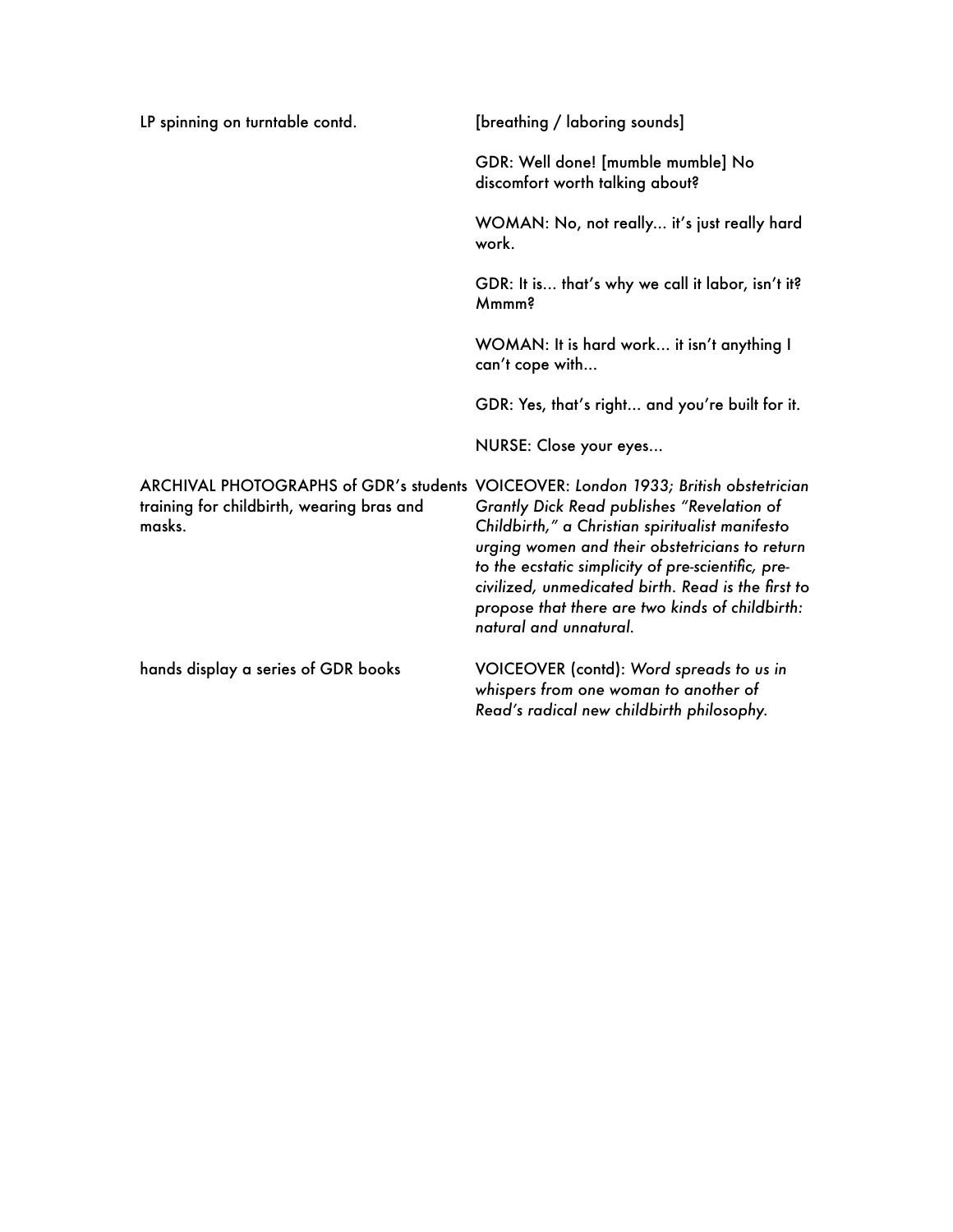ARCHIVAL sequence of GDR-inspired prenatal VOICEOVER (contd): *Scientific progress and*  exercise class - pregnant women in floral sack *the insidious fears of civilized existence, Read*  dresses stand in field and do sequence of birth *argues, have belittled the divine manifestation*  exercises. *of childbirth. (and produced generations of* 

*needlessly anxious women)*

*The experience of pain in childbirth, Read tells us, is unnatural and emerges from an anxietyinduced false consciousness, a vicious circle that Read calls the fear tension pain cycle.* 

*In the labor of a fearful woman, her own bad expectations distort her naturally painless contraction signals creating a false pain representation - a deranged experience of normal or natural labor. This false pain signal travels like sound through telephone wire closing the womb and inhibiting dilation. As she resists the efforts of her own muscle fibers her body enters into a state of conflict. Her fear of pain creates a pathological tension, which finally produces true pain.* 

*"the work to readjust the minds of women" - Read tells us - "requires as much skill as the counter measures against bombs from airplanes, gas attacks, magnetic and acoustic mines, and submarines: Our fear extends its evil influence into the very roots of our social structure.*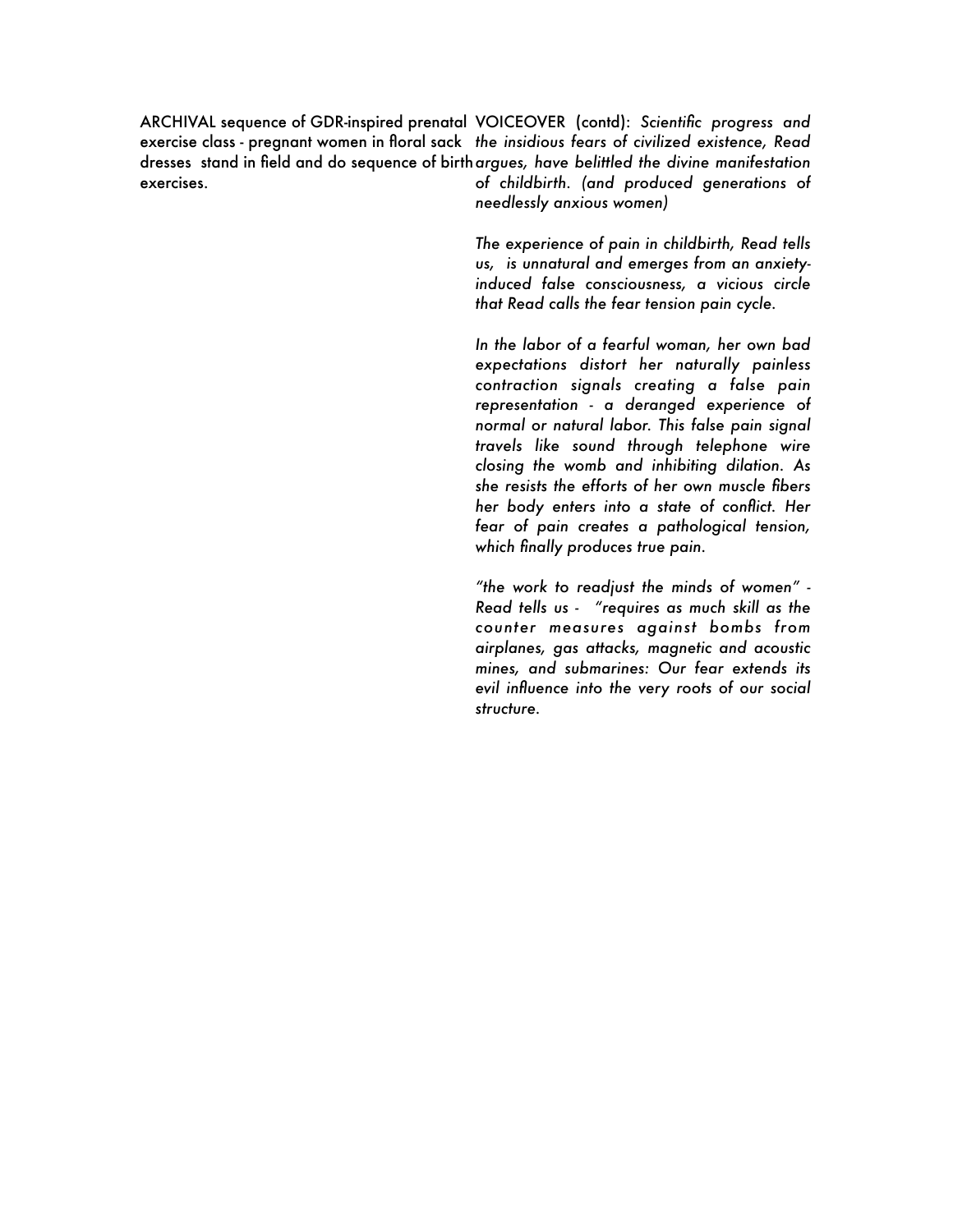ARCHIVAL PHOTOGRAPHS of GDR's trip to Africa from *No Time for Fear*

VOICEOVER (contd): *At the end of his career in the 1950s, Grantly Dick Read, the grandfather of natural childbirth, sold his home and practice and used the money to build a custom designed caravan on a Chevrolet bus chassis fitted with an Electrolux refrigerator, a 40 gallon water tank, and a dictaphone for recording his observations.* 

*With his wife, secretary, a governess, two sons, and a native guide named Eric, Grantly Dick Read set off on a tour of remote, tribal Africa, braving elephant herds, poisoned arrows, and cannibals in order to observe childbirth practices among the women who live furthest from modern science.* 

*In his final book, No Time for Fear, he writes with enthusiasm on what he calls normal childbirth in its natural environment. Tribal women, he reports, have a fearless desire for children, and easily avoid the ills from which the white races suffer.* 

ARCHIVAL b/w HOME MOVIE of mother holding and nursing new baby

ARCHIVAL color 1950s HOME MOVIE of new VOICEOVER: *A woman stands on the*  mother bringing baby home from hospital, pausing on the threshold. *threshold. She is about to enter her new life.* 

> *The shot ends here; she is forever poised on the threshold. We never see the door close at the end of the last shot. We never see her walk in the house to begin her new life.*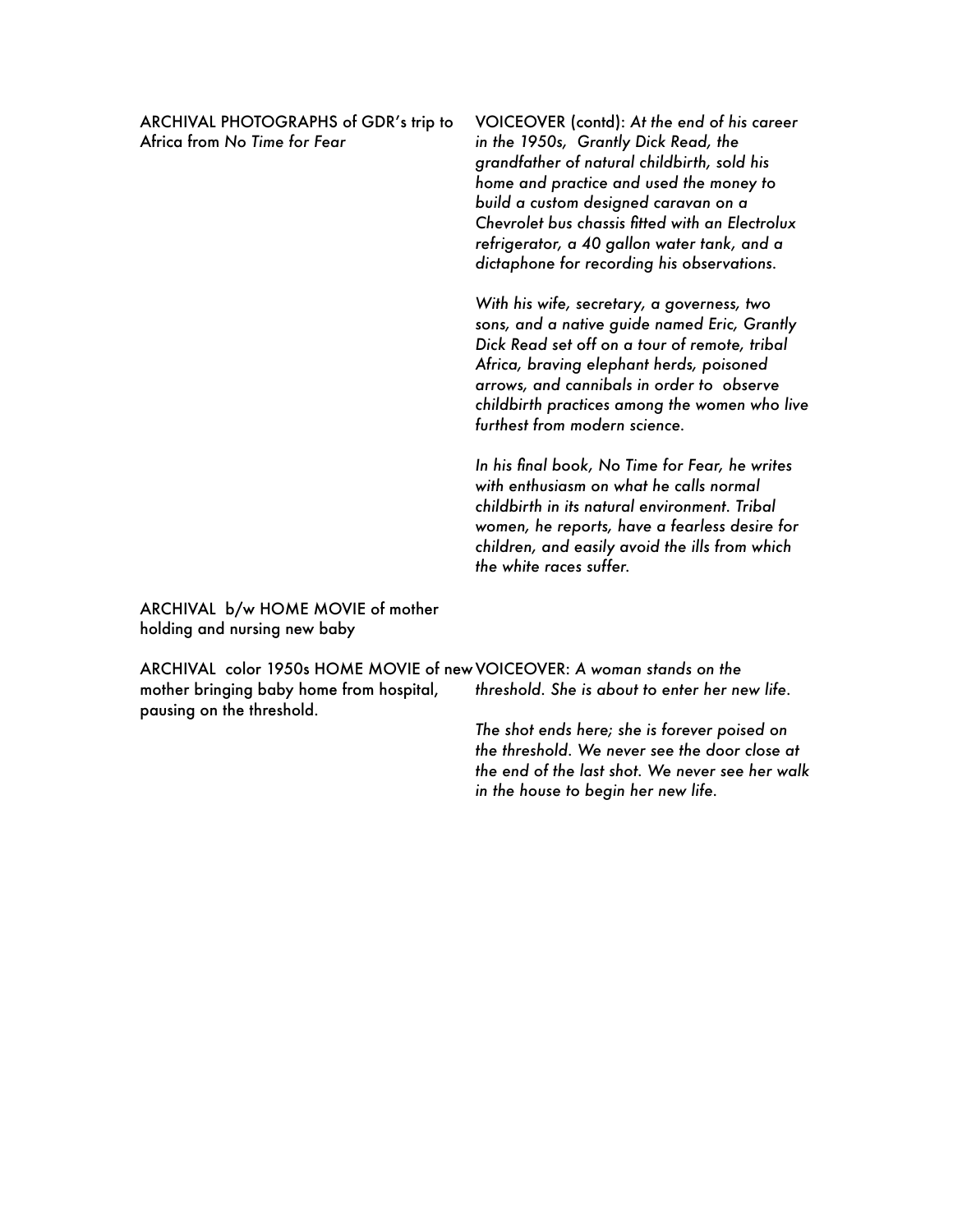| ARCHIVAL images of crowded baby nursery in ARCHIVAL VOICEOVER: Here's a figure to<br>1950s hospital | think about: 19, 312,000 - that's how much our<br>country's population has increased in the ten<br>years between 1940 and 1950. And more<br>babies are being born every day. Why, did<br>you know there are now 7,423 babies born<br>every day in the United States alone? 7,423<br>new human beings who are going to be<br>needing our attention and care. It may seem<br>amazing to some people. But I doubt it<br>surprises many general practitioners,<br>pediatricians, or health officers. Every year<br>we've seen an increasing number of mothers<br>and children arriving at our offices and<br>clinics until now we are faced with the<br>baffling problem of mother mothers and<br>children than we possibly thought we could see<br>before. |
|-----------------------------------------------------------------------------------------------------|---------------------------------------------------------------------------------------------------------------------------------------------------------------------------------------------------------------------------------------------------------------------------------------------------------------------------------------------------------------------------------------------------------------------------------------------------------------------------------------------------------------------------------------------------------------------------------------------------------------------------------------------------------------------------------------------------------------------------------------------------------|
| ARCHIVAL excerpt from Dream Hospital 1950s ARCHIVAL VOICEOVER: A medical dream<br>newsreel          | comes true under the drive of industrialist<br>Henry Kaiser, who holds the plans of the ultra-<br>modern hospital designed by Dr. Sidney<br>Garfield, director of the Kaiser Foundation.                                                                                                                                                                                                                                                                                                                                                                                                                                                                                                                                                                |
|                                                                                                     | From the admissions office on, everything is<br>streamlined and expedited. The patient's<br>record reaches the doctor before he does!                                                                                                                                                                                                                                                                                                                                                                                                                                                                                                                                                                                                                   |
|                                                                                                     | Nor is the expectant father forgotten. Here he<br>he can get the news officially and suffer under<br>the most comfortable circumstances possible.                                                                                                                                                                                                                                                                                                                                                                                                                                                                                                                                                                                                       |
|                                                                                                     | And for mother? Well, she has only to call for<br>her baby, and baby comes sliding through the<br>wall in a drawer-like bassinet for a little visit<br>with the new mother.                                                                                                                                                                                                                                                                                                                                                                                                                                                                                                                                                                             |

ARCHIVAL TITLE: MATERNITY HOSPITAL ROUTINE (over image of nurse wheeling baby bassinet)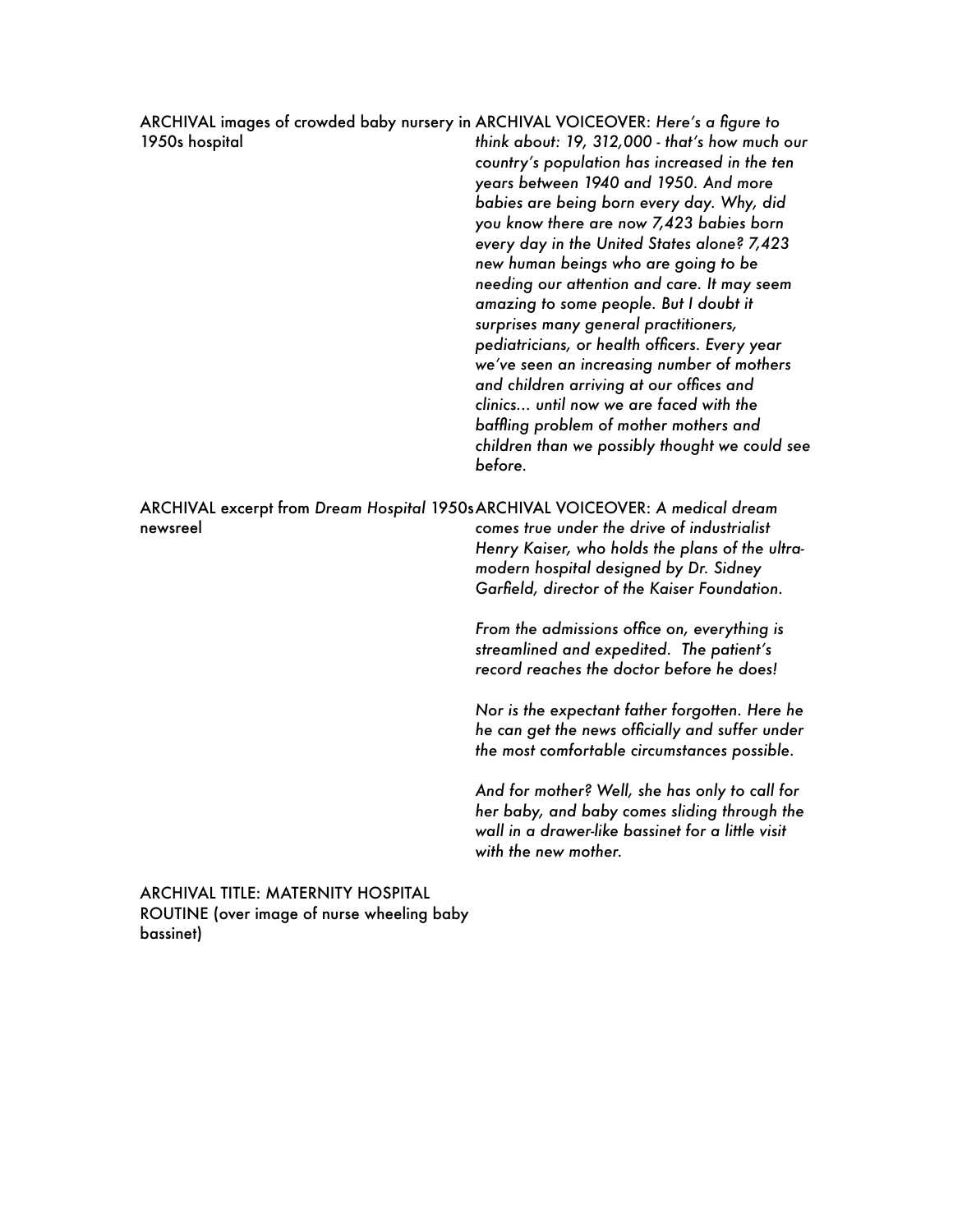ARCHIVAL excerpts from *Maternity Hospital Routine* (1963) - laboring woman arriving at hospital

ARCHIVAL excerpts from *Maternity Hospital Routine* (1963) contd - preparing laboring greeting new baby and giving his wife a postpartum handshake as mother and baby are rolled by the waiting room.

VOICEOVER: *It is after the war; our birthrate has doubled. We crowd hospital labor wards by 1950, few of us still give birth at home.* 

*We have learned to embrace the efficiency and security of the hospital birth; we have learned to be optimistic about progress and the technological future.* 

woman; labor and delivery; ends with husband *your preparation and perhaps for an enema.*  ARCHIVAL VOICEOVER: *First you will be put to bed. Your doctor will give the orders for As soon as you get settled in bed, you'll be asked some questions to help find out how you are progressing in labor. You'll get to know your nurses and begin to realize how helpful they can be... and how competent they are. All this information will be given to your doctor, and he will examine you, including a rectal examination.* 

> *Meanwhile, there is nothing for you to do but wait... and it may seem like a very long time. While you and your husband wait, the delivery room is being prepared. At each side is a hand grip for you to hold on to when you need it. And a restraint is available, if necessary, to prevent you from hurting yourself. The equipment for an anesthetic is standing by. Your doctor will decide on its use. At the lower end of the table are the stirrups that hold your feet and your legs in the right position for delivery. The people who look after you in the delivery room have been through it all many times. And the anesthetic will be all ready if it is needed.*

> *You will be happy but tired when the baby has finally come into the world. But first you will want to see your baby. Some hospitals allow you to hold him right away.*

> *A tense and anxious time for the baby's father is now over. And besides, he wants to know what his baby looks like too.*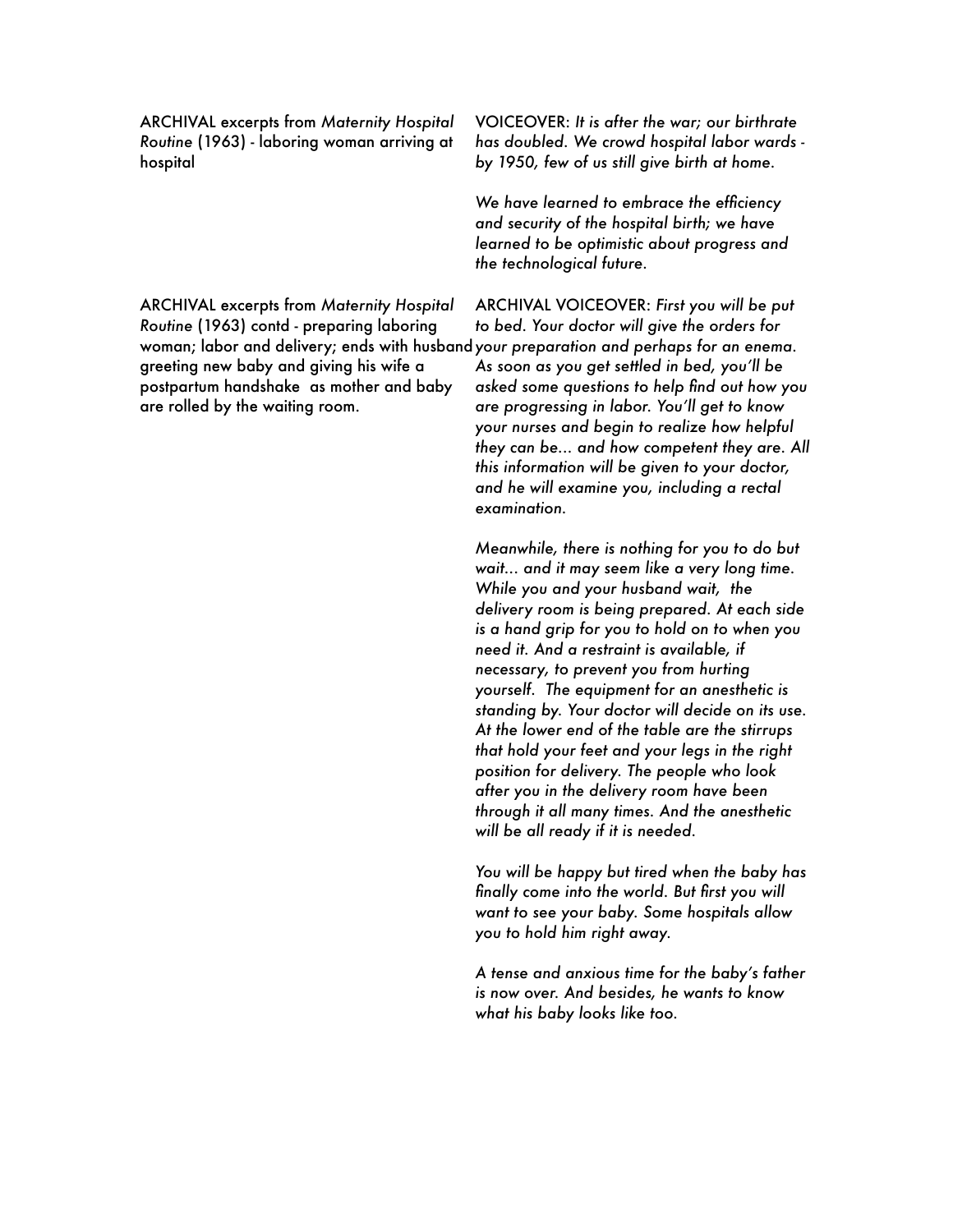ARCHIVAL pre-title scene from *To Mothers and*  DUBBED ENGLISH WOMAN'S VOICE: *Children*, Soviet Lamaze / PPM film; begins with woman in front of map of USSR introducing film. *Although this film was shot in numerous cities and republics in the Soviet Union, from the rugged peninsula of Kamchatka to the sundrenched shores of the black sea, it is not devoted to geography. It deals with the discovery that has been a major topic of discussion in the world press for a great many years. The history of this discovery is closely linked with the development of Soviet Medicine, with the state's unceasing concern for the health of each of its citizens. Much of what is shown may cause wonder. Nonetheless, these are actual events filmed in Soviet laboratories and clinics. We present... To Mothers and Children* ARCHIVAL TITLE: TO MOTHERS AND **CHILDREN** ARCHIVAL *To Mothers and Children* contd. Birth scene with screaming woman. cut to medical school lecture and demonstration of mass hypnosis in lecture hall. (LECTURER'S VOICE): Fix your gaze on this DUBBED ENGLISH WOMAN'S VOICE (ARCHIVAL VOICEOVER): *Until comparatively recent times, there was a tradition that childbirth was of necessity a disagreeable and painful process. It is now possible - by acting on the mind - to relieve the pains of labor and the suffering caused by a number of grave diseases.* DUBBED ENGLISH WOMAN'S VOICE shining object. Your eyelids will grow heavy. Your thoughts will become sluggish, and you will sink into a sound, deep sleep. High above you is the blue sky. You go forth into a meadow and you see it is covered with flowers - a great many flowers. You cannot resist the temptation to pick them. They're your favorite blossoms. Pick them!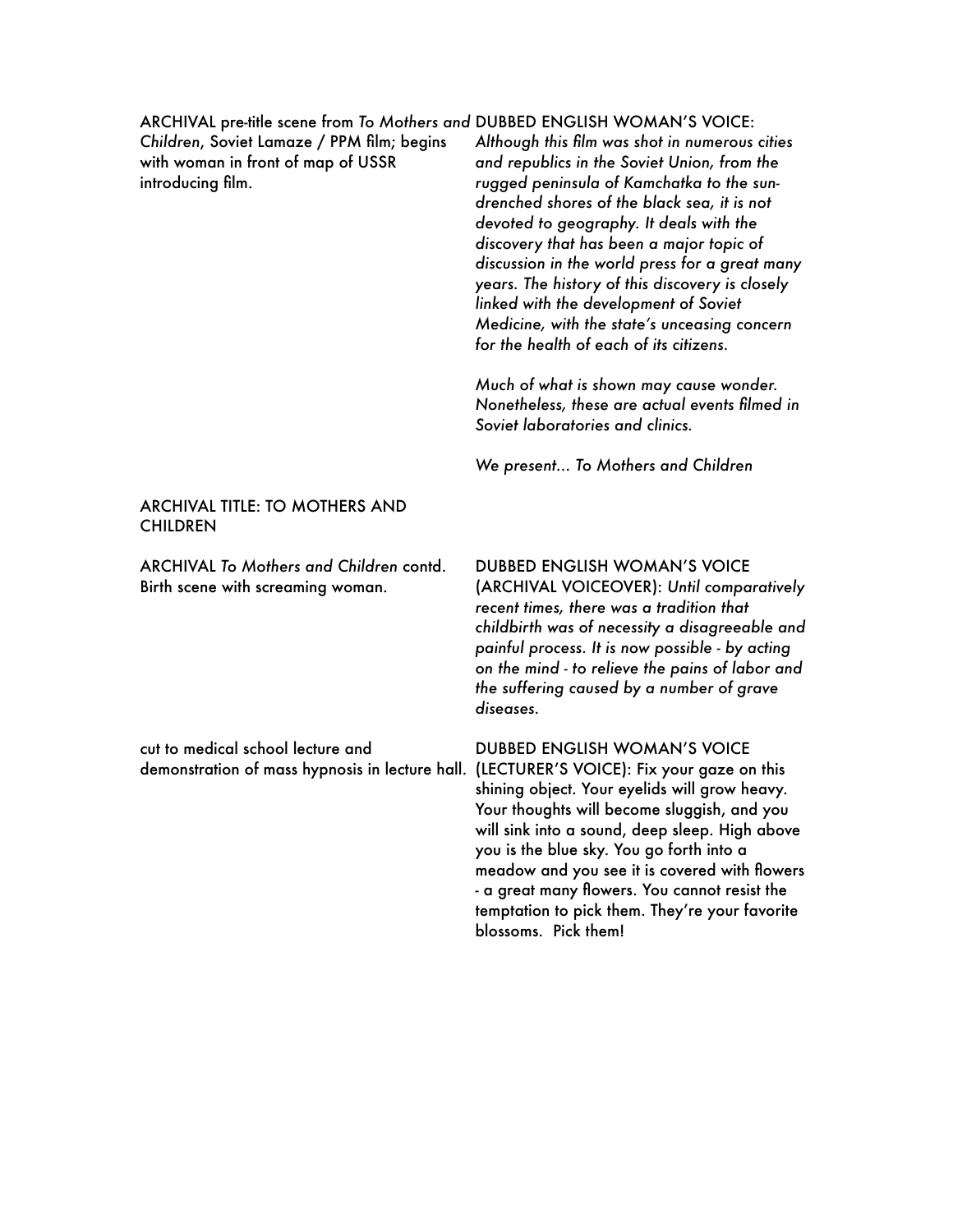| <b>ARCHIVAL To Mothers and Children contd.</b><br>hypnosis scenes contd - lecture hall cuts to<br>scene of scientists conducting high tech<br>hypnotic session with woman. | <b>VOICEOVER: Kharkov, Ukraine; Central</b><br>Psychoneurological Hospital for Southern<br>Railroad Workers. Soviet neurologists have<br>been experimenting with hypnosis since the<br>1920s. Hypnosis is used successfully to cure<br>psychosomatic illness like stuttering, hysterical<br>blindness, and paralysis. |
|----------------------------------------------------------------------------------------------------------------------------------------------------------------------------|-----------------------------------------------------------------------------------------------------------------------------------------------------------------------------------------------------------------------------------------------------------------------------------------------------------------------|
|                                                                                                                                                                            | SOVIET SCIENTIST (DUBBED): We shall begin<br>our hypnotic sitting Make yourself<br>comfortable Completely relax your muscles                                                                                                                                                                                          |
|                                                                                                                                                                            | VOICEOVER: In 1923 a 32 year old medical<br>student volunteer is the first woman to undergo<br>obstetrical hypnosis during her pregnancy.<br>While under hypnosis, she is told that her<br>labor will be easy and painless.                                                                                           |
| cut to scene of Soviet woman giving birth while She gives birth to a ten pound baby without<br>hypnotized                                                                  | any pain, fatigue, or loss of memory or<br>sensation.                                                                                                                                                                                                                                                                 |
|                                                                                                                                                                            | MALE DOCTOR: How do you feel?                                                                                                                                                                                                                                                                                         |
|                                                                                                                                                                            | HYPNOTIZED WOMAN: Fine.                                                                                                                                                                                                                                                                                               |
|                                                                                                                                                                            | <b>VOICEOVER: More successful experiments</b><br>with obstetrical hypnosis follow.                                                                                                                                                                                                                                    |
|                                                                                                                                                                            | FEMALE DOCTOR: That's a good girl - the<br>delivery is over!                                                                                                                                                                                                                                                          |
| <b>ARCHIVAL To Mothers and Children contd.</b><br>mass hypnosis scene - hypnotarium                                                                                        | ARCHIVAL VOICEOVER (DUBBED): Today the<br>doctor handling the cases gives each patient a<br>taped individualized recovery program.                                                                                                                                                                                    |
|                                                                                                                                                                            | VOICEOVER: It is labor intensive for doctors to<br>hypnotize individual women, so Soviet<br>scientists experiment with building hypnotaria,<br>structures where up to 1000 women can be<br>mass hypnotized in a group setting.                                                                                        |
|                                                                                                                                                                            | DOCTOR'S VOICE (DUBBED): Your anxiety at<br>the start will vanish                                                                                                                                                                                                                                                     |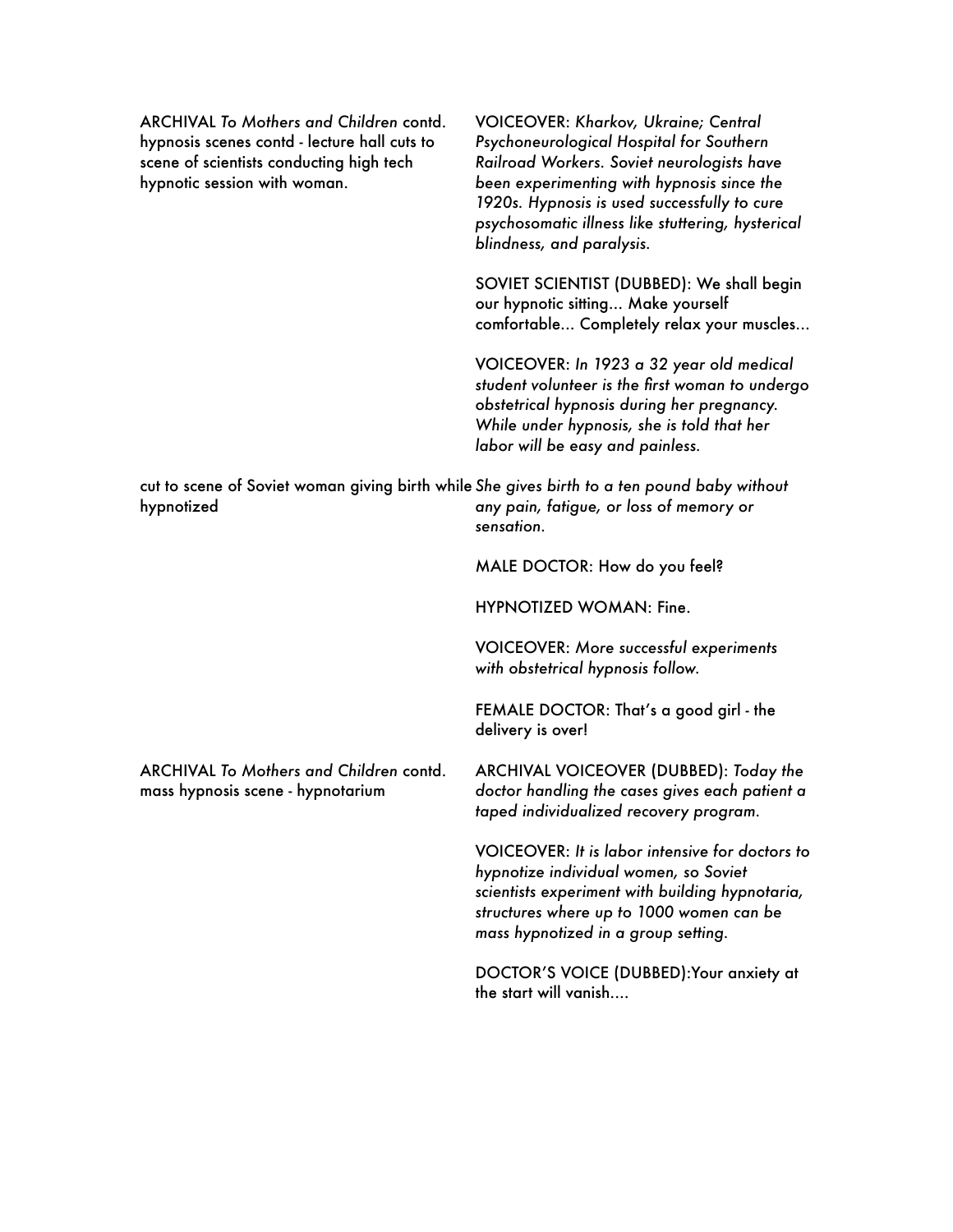| <b>ARCHIVAL To Mothers and Children contd.</b><br>interview with Soviet researcher                                                                                    | SOVIET RESEARCHER (DUBBED): Our<br>research has revealed the primary source of<br>labor pain, which is the brain and the nervous<br>system. The pains which accompany labor are<br>not a congenital characteristic: they are<br>acquired. Pain is a signal of distress, of<br>disease, whereas labor is a normal, healthy<br>function in nature.                                                                                       |
|-----------------------------------------------------------------------------------------------------------------------------------------------------------------------|----------------------------------------------------------------------------------------------------------------------------------------------------------------------------------------------------------------------------------------------------------------------------------------------------------------------------------------------------------------------------------------------------------------------------------------|
| ARCHIVAL Conditioned Reflexes: The Nervous VOICEOVER: The Soviet scientists draw on<br>System images from Pavlov research film<br>showing conditioning of dog in lab. | Payloy's theories of conditioned reflexes to<br>explain the success of their experiments in<br>childbirth.                                                                                                                                                                                                                                                                                                                             |
|                                                                                                                                                                       | Inspired by Pavlov, they take their logic one<br>step further. If hypnosis can decondition a<br>woman and build an altered response to<br>childbirth, then the same woman might also be<br>reconditioned through rigorous physical and<br>mental training. A properly reconditioned<br>woman can become her own hypnotist, using<br>self-knowledge and controlled breathing to<br>build new neural pathways to the cerebral<br>cortex. |
|                                                                                                                                                                       | The scientists call their new training regimen<br>for women the psychoprophylactic method, or<br>PPM.                                                                                                                                                                                                                                                                                                                                  |
| <b>ARCHIVAL ANIMATION demonstrating</b><br>connection between conditioning training of<br>dog and pregnant woman.                                                     |                                                                                                                                                                                                                                                                                                                                                                                                                                        |
| ARCHIVAL b/w images of engineers controllingARCHIVAL VOICEOVER: As the engineer<br>machine, cuts to Soviet actress rehearsing.                                        | controls his machine, the pregnant woman's<br>mind will control her labor. She must likewise                                                                                                                                                                                                                                                                                                                                           |

*learn her role just as an actress must learn the* 

*part she is to play.*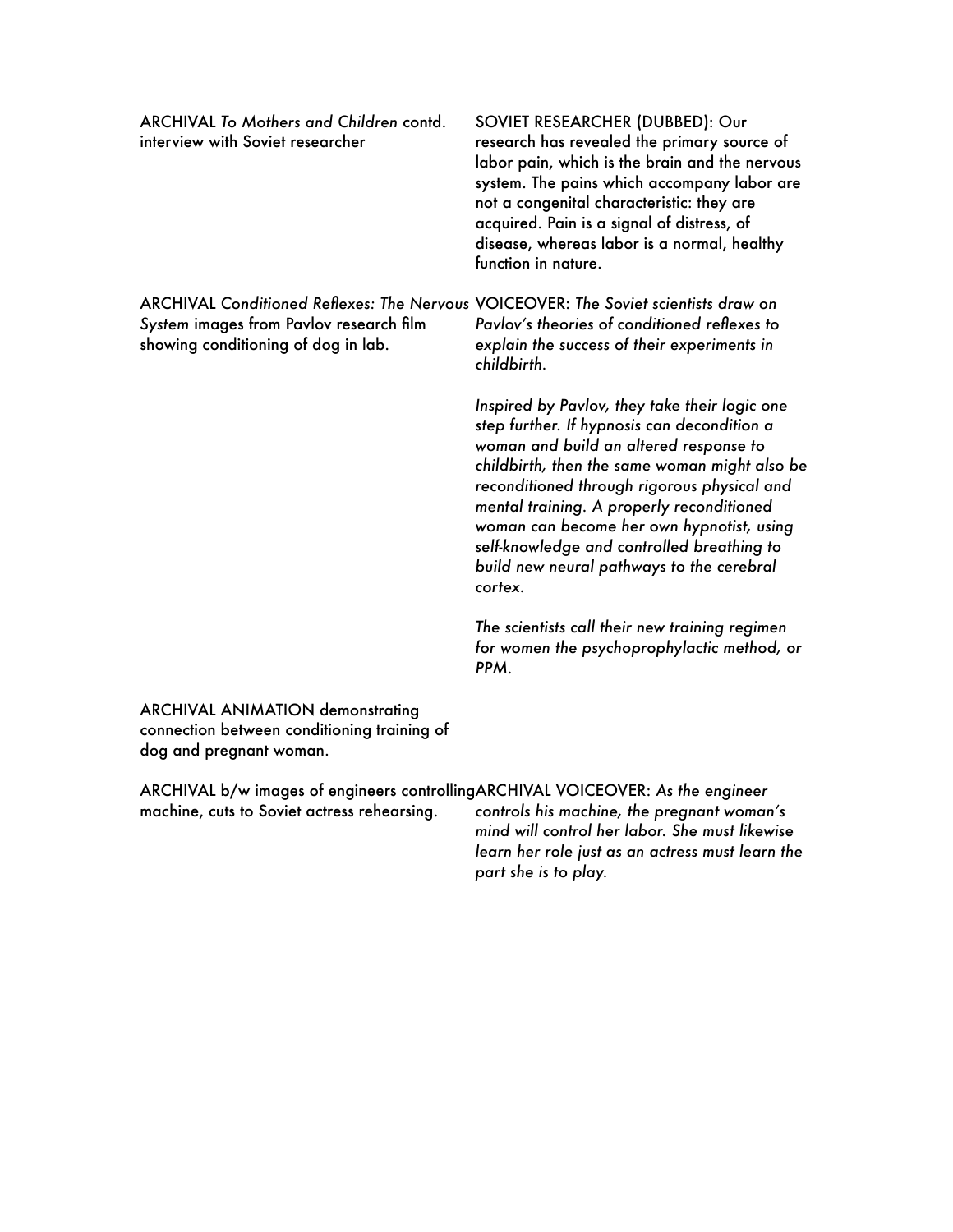ARCHIVAL return to *To Mothers and Children*  ARCHIVAL VOICEOVER: *Applying the new*  images of Soviet prenatal ed class for expectant mothers; cut to women in leotards exercising outside; cut to women talking with doctor outside; cut to lecture on reproductive system; cut to healthy women playing tennis, exercising on the beach, waterskiing, smoking in motorboats.

ARCHIVAL *To Mothers and Children* contd. pan-Soviet images of Central Asian women picking flowers in the mountains; Uzbek women in prental ed classes; other prenatal exercise classes around the USSR... ends on images of translated PPM books.

*method worked out in Kharkov. Doctors at the Central Psychoneurological Hospital for Railway Men have focused their attention on the emotional aspect of childbearing and prepare their patients for a self-willed, painless delivery. The method includes physical exercise and conversations and instructions with their doctors -- all of which prepare and condition the minds of expectant mothers. As a matter of fact, the entire mode of life of the woman prior to and in early pregnancy -- active leisure, new impressions, and friendly associations - all contribute to soothing and normalizing the nervous system.* 

VOICEOVER: *The quest to eliminate the pain of childbirth is part of a national agenda, a pro-natalist push to expand the Soviet Empire through expanding its families; Government work has become home work.* 

*Stalinist science is under strict ideological control. Homegrown Soviet and Marxist scientific theories are promoted widely, while so-called bourgeois pseudoscience, including genetics, western pharmaceuticals, and foreign anesthetics are criticized.* 

*It is the era of Neo-Pavlovian science, and the psychoprophylactic childbirth method is perfectly compatible with Marxist ideals of overcoming environmental, material, and societal conditions.* 

*In the Marxist interpretation, labor pain is the product of an outdated stage of social revolution, and a nationalist Soviet science can free women from the curse of labor.*

*PPM becomes the officially endorsed childbirth method of the USSR. The method is systematized in hospitals throughout the county and plans are laid to eventually spread the Soviet method around the world.*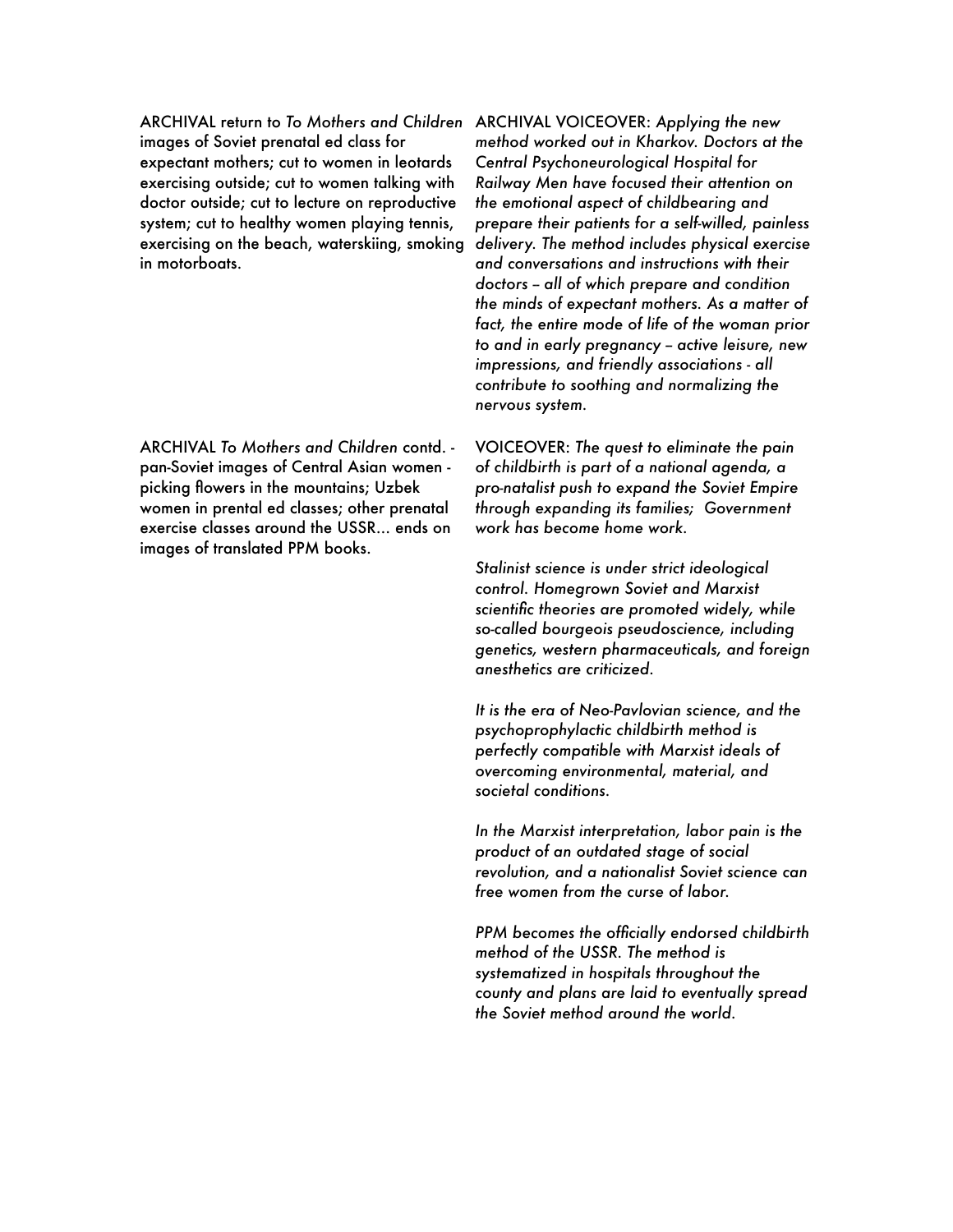| ARCHIVAL ANIMATION map showing spread ARCHIVAL VOICEOVER (FRENCH): The new<br>of Lamaze from USSR to France                                                                                                                       | generation, born without pain by the<br>psychoprophylactic method is the result of<br>Soviet research. It arises from Pavolov's work<br>on conditioned reflexes. It was introduced in<br>France in 1951 by the doctor Fernand Lamaze. |
|-----------------------------------------------------------------------------------------------------------------------------------------------------------------------------------------------------------------------------------|---------------------------------------------------------------------------------------------------------------------------------------------------------------------------------------------------------------------------------------|
| ARCHIVAL b/w images of Lamaze's trip to<br>Moscow, followed by spread of PPM in France obstetrician Fernand Lamaze learns about<br>- Lamaze's French clinic, newspaper headline, Soviet psychoprohylaxis, and journeys to<br>etc. | VOICEOVER: Moscow 1951. French<br>Moscow to witness the method in person.                                                                                                                                                             |
|                                                                                                                                                                                                                                   | He is moved to tears by his viewing of a                                                                                                                                                                                              |

*Russian woman's painless childbirth, and vows to bring the method home to his clinic in Paris.* 

*The popularity of PPM quickly spreads through France with the support of working class women and the French Communist Party, which calls the new technique is called "a gift from the Socialist Fatherland."*

MALE INSTRUCTOR (FRENCH): You have come to learn to give birth without pain just as you learned science and math as young girls. You have not chosen a method of ease. We will be asking you to make a serious effort. You will have to direct the birth of your child yourself without the slightest anesthesia.

FEMALE LABOR COACH: In the stadium, an elegant and quick stride is the result of thorough training. The athlete is the master of his breathing. It's the same for you - you have decided to succeed in labor. You must learn to breathe: Inhale... exhale... inhale... exhale...

MALE INSTRUCTOR: During training, the athlete learns to use only the muscles he needs without working the others. The laboring woman must also control her muscles and she knows its futile to try to rest the muscles that are contracting.

FEMALE LABOR COACH: Breathe in... stop! Push! Very good! Again! Again! Again! Blow... And start again. Come on! Again! Again! Again! Stop pushing! That's it.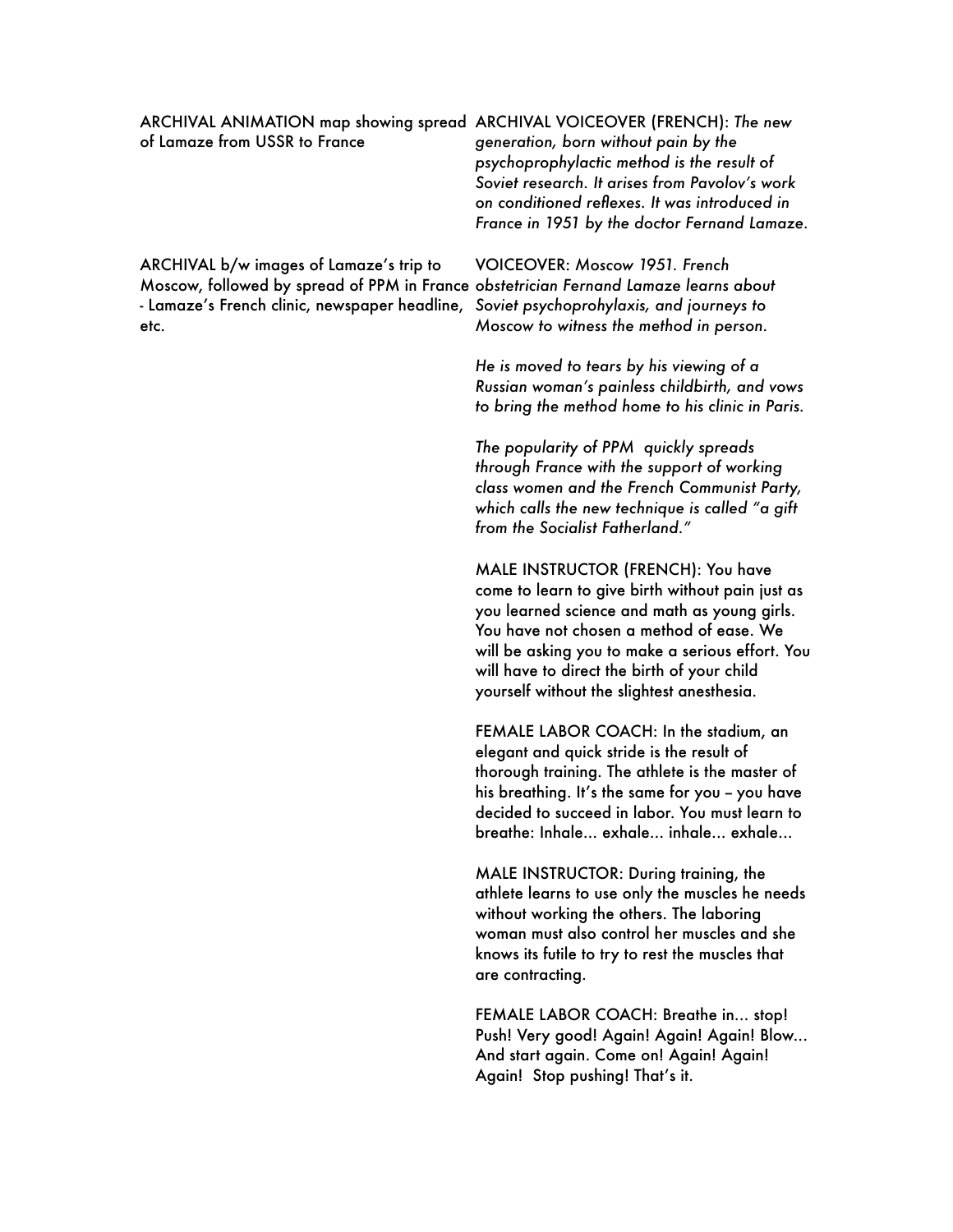ARCHIVAL scenes from *Naissance (Birth)* contd. Silhouetted light-up woman demonstrated principles of PPM training;

MALE INSTRUCTOR: In the brain of the unprepared woman there is a hotbed of activity reflecting on her everyday life. When a uterine contraction occurs, uterine stimulation creates a second hotbed of activity which conflicts with the first area and tries to make it disappear. All that remains in the unprepared woman's brain is her awareness of pain. It is up to you, and you alone, to make this birth the greatest joy of your life.

EXPECTANT MOTHER (VOICEOVER): *The greatest joy of my life! In a few weeks! I learn... A film is presented... I understand better. I have to learn to breathe... to supply oxygen to my heart and my child... Here he is... will I be ready?* 

VOICEOVER: *It is now up to us, and us alone, to make our births the greatest joy of our lives.* 

VOICEOVER (contd): *This message reaches us from around the world.* 

*In the United States, PPM is called the Lamaze-Pavlov method and then, over time, simply Lamaze - its Soviet origins buried.* 

*We begin to hear more about the new breakthrough in childbirth.* 

VOICEOVER (contd): *A book by an American woman describing her French Lamaze birth becomes a best-seller - it resonates with our desire for something new.* 

*rebellious. They are held in apartment living rooms. They are announced by mimeographed flyers and pamphlets.*

HUSBAND: Contract right arm, left leg.

ELISABETH BING: Push, baby! Out! Think in the direction you are pushing - this is great! Let go... (laughs)

ARCHIVAL ANIMATION illuminated map showing spread of Lamaze around the world

ARCHIVAL images of sci fi-looking French woman in yellow leotard doing Lamaze exercises

images of hands presenting editions of Marjorie Karmel's book *Thank You, Dr. Lamaze*

ARCHIVAL scene from *Birth* (1969) - Elisabeth VOICEOVER (contd): *We begin to seek out*  Bing teaches apartment Lamaze class - women *classes. At first the classes feel clandestine,*  do floor exercises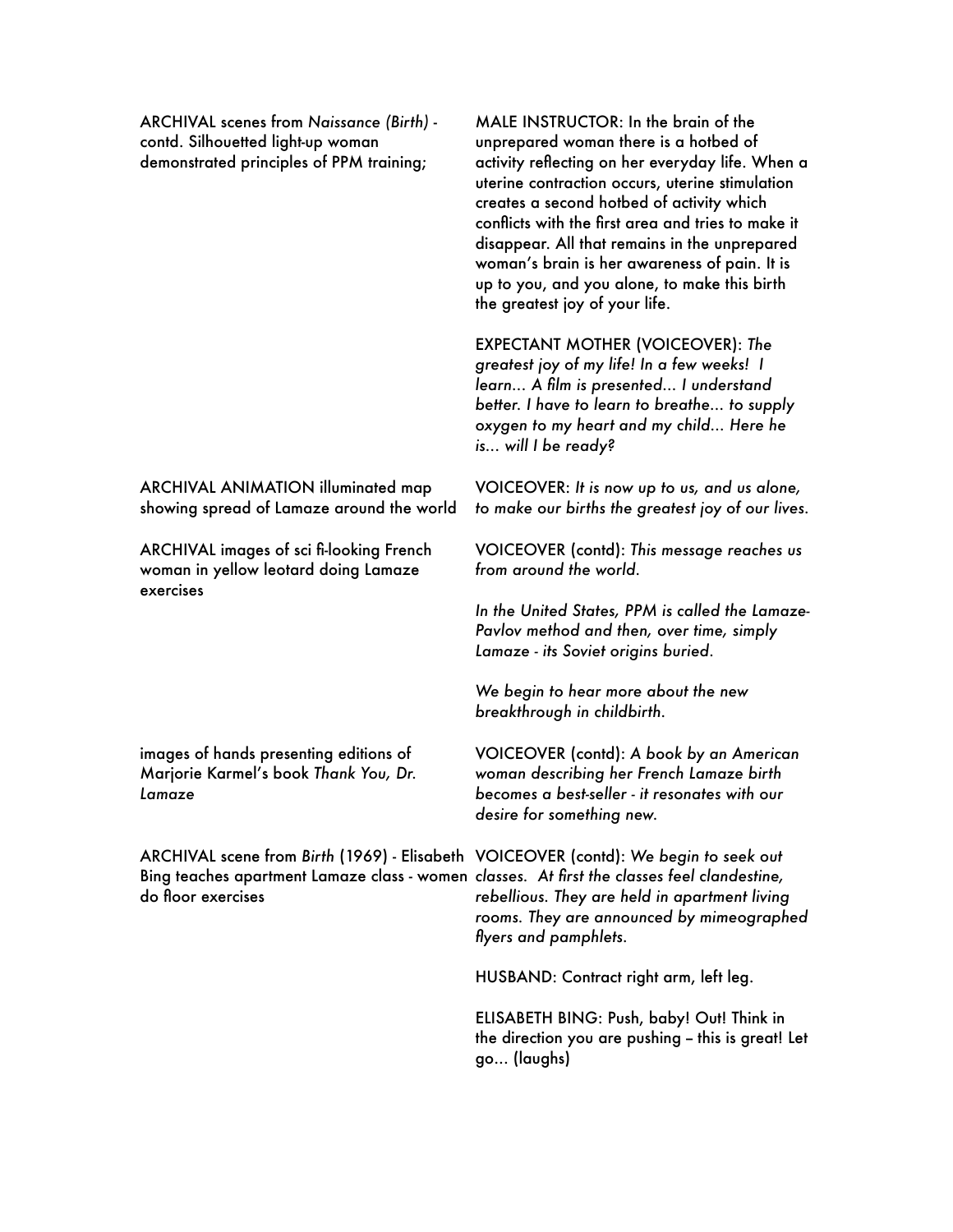ARCHIVAL scene from *Birth* (1969) contd - Elisabeth Bing has group discussion with husbands.

ELISABETH BING (cut to discussion): I'd like to ask you why you want to take a course like this. What is your idea about wanting to learn how to give birth? Why don't you just leave it to the doctor? What was your reasoning for coming?

UPTOWN WIFE: This is the way I always dreamed of having a child! I've always wanted to have a child this way... I've always felt secretly that there was something that a woman could do to help... rather than just be passive... And suddenly I found all this and I've always said, I want my husband there, if possible. And... yeah... all of a sudden, I found it right there, in this book... and I said, this is what I was looking for all the time! So... As I say, it's something I've always wanted to do, and suddenly I found it!

E BING: Very good. And how do you feel about it (to husband)?

UPTOWN HUSBAND: I'm for it primarily because Kathy is.

DOWNTOWN WIFE: We do everything together. I felt it would be a good experience for the both of us to go through this together...

E BING: Do you agree?

DOWNTOWN HUSBAND: Sure. I...

E BING: Well, she was speaking for you...

HUSBAND: Partly, I guess, yeah. Uh... I just wanted to be there when my child is born and do what I can to help. I feel it's my baby... as much as it is hers... or ours...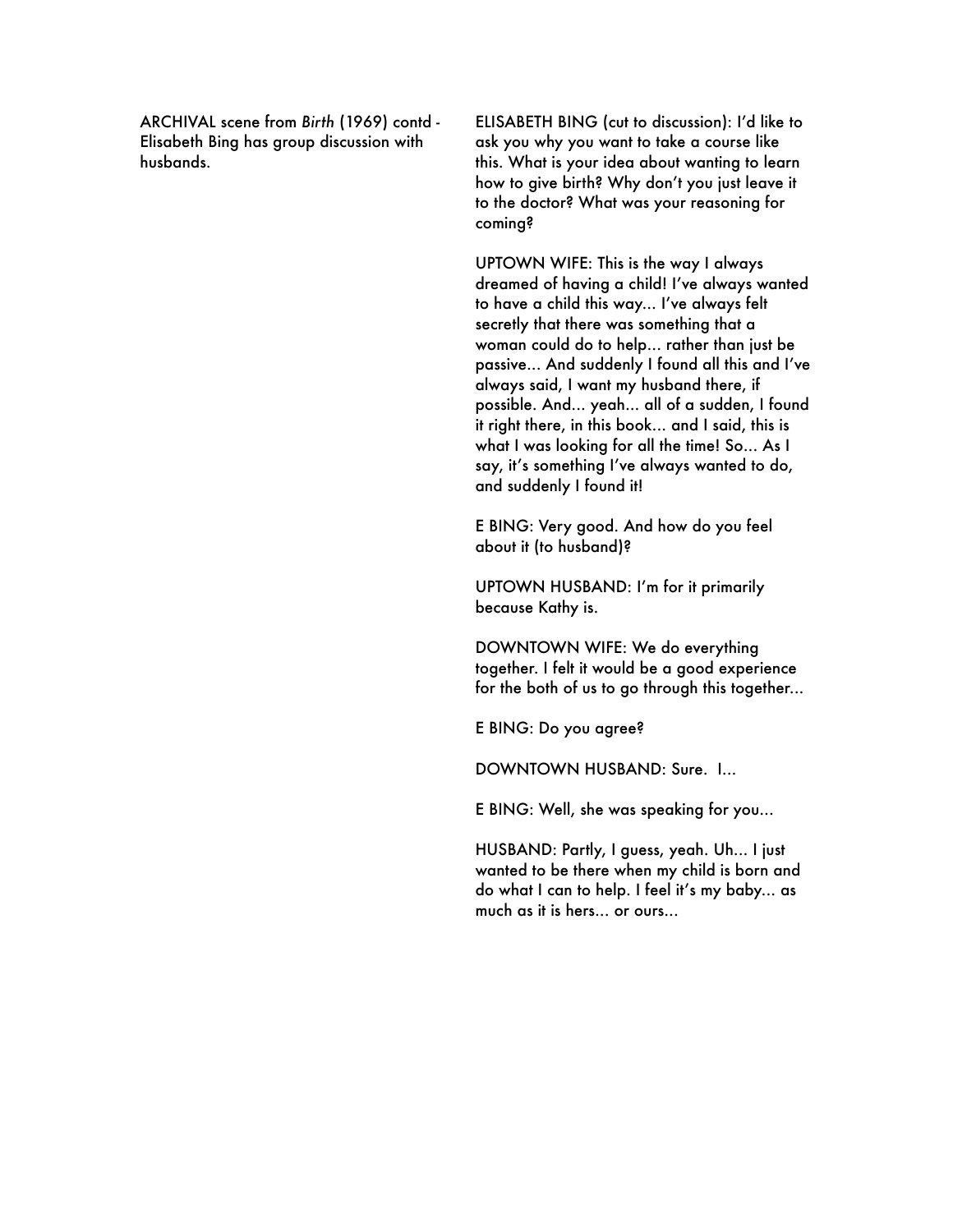ARCHIVAL scene from *Story of Eric* 1974 birth scene

HUSBAND: It's a boy!

WENDY: It's a boy! Oh! Look at him! Oh, he's going to cry! (panting) It's a boy!

DOCTOR: What's his name?

WENDY: Eric! (baby crying)

DOCTOR: There you go!

WENDY: Oh, look at!

ARCHIVAL scene from *Story of Eric* 1974 intro - Wendy Johnston teaching a class, walking around campus

WENDY (VOICEOVER): *The girl on the screen is me - Wendy Johnston, 26 years old, eight months pregnant with my first child. When I used to think of being pregnant, I imagined it to be something like an uncontrollable illness months of lying in bed, concluding with a single, terrifying crisis. With only four weeks left, I really have yet to spend a day in bed. And I look forward to my child's birth - not with fear, but with the eagerness of an athlete primed for the olympics.*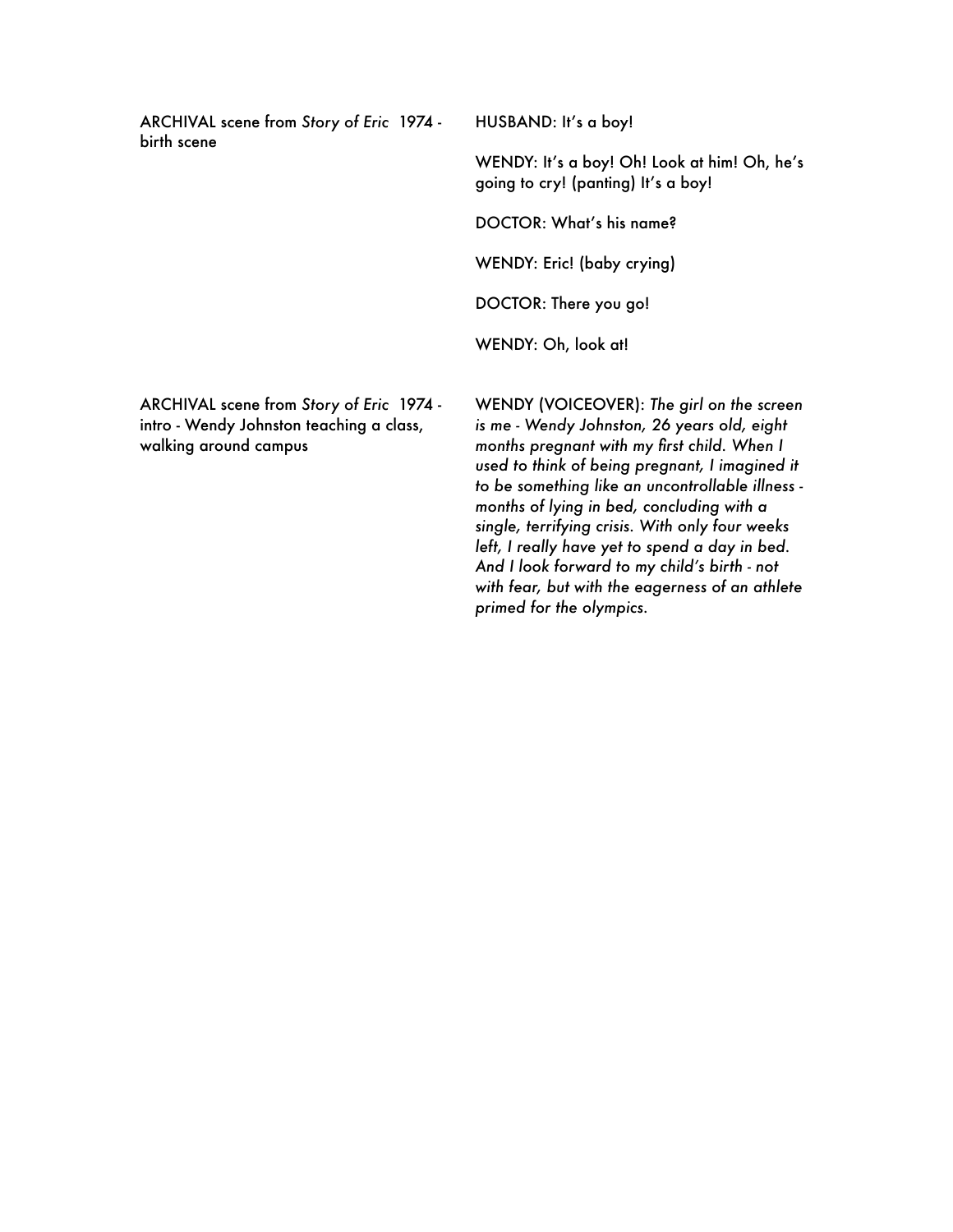ARCHIVAL scene from *Story of Eric* 1974 contd. Wendy attending Lamaze class

FERRIS URBANOWSKI: R*emember, when you're in transition, you'll begin to feel the urge to push before you're completely dilated, and it's very important that you don't push until you've been given permission to do so...* 

WENDY (VOICEOVER): *My optimism is a result of a woman named Ferris Urbanowski - my instructress in a technique of prepared childbirth known as Lamaze. Though just recently introduced in this country, Lamaze childbirth is not new - its techniques used throughout Europe for the past 40 years.* 

FERRIS URBANOWSKI: So you go from the pant-blow pattern... and whenever you have the urge to push, you blow. So it would go like this: [demonstrates panting and blowing] Ok? Inhale, and up....2.... 3....

WENDY (VOICEOVER): *Added to the technique and general knowledge is the constant process of keeping the body in shape. Now primed and ready, it also helps to pass the endless hours.* 

ARCHIVAL 1970s prenatal montage - begins with *Story of Eric, cuts to 70s African Americanclasses are held in schools, women's centers,* couple taking pregnant photos in the park; cut *and hospitals. Our feminist sisters urge us to*  to pregnant woman at appointment with lady doctor; cut to waiting room.

VOICEOVER: *Los Angeles, 1970. By now the get in touch with our bodies, to feel empowered and self-actualized by childbirth. Our husbands and partners are brought out of the waiting rooms. We are told to embrace the birth experience with optimism, confidence, and perfect control.*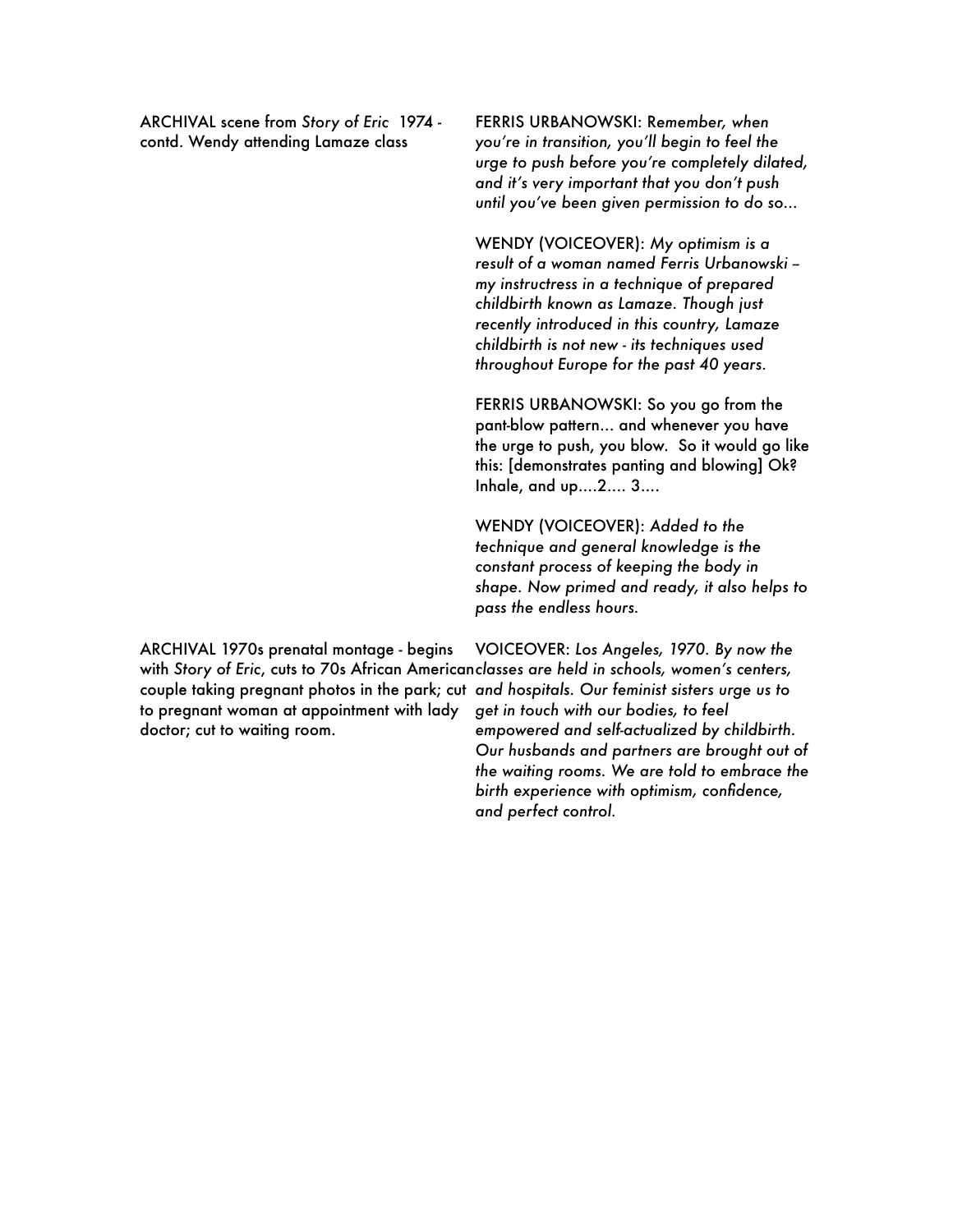| <b>ARCHIVAL</b> scene from Prenatal - couples in<br>prenatal class                               | ARCHIVAL VOICEOVER: You and your<br>husband should attend prenatal classes<br>together. You will meet other couples all<br>undergoing the same experience as you. At<br>first you will feel shy and you may find your<br>husband reluctant to attend. But it is his child<br>too and it is important that he learns with you.<br>After a while, you will be more relaxed and<br>soon find yourself comparing pregnancies and<br>exchanging stories. |
|--------------------------------------------------------------------------------------------------|-----------------------------------------------------------------------------------------------------------------------------------------------------------------------------------------------------------------------------------------------------------------------------------------------------------------------------------------------------------------------------------------------------------------------------------------------------|
| cut to couple practicing at home                                                                 | At home, you should practice your exercises<br>every day with a husband or a friend.                                                                                                                                                                                                                                                                                                                                                                |
| cut to pregnant protagonist at groovy cocktail Continue to live normally and enjoy your<br>party | social life. Be very moderate in the use of<br>alcohol and try to give up cigarettes. Smoking<br>does affect the fetus.                                                                                                                                                                                                                                                                                                                             |
| cut to assortment of drugs                                                                       | Other drugs such a marijuana, hashish,<br>barbiturates, acid all may have harmful<br>effects and should never be used.                                                                                                                                                                                                                                                                                                                              |
| cut to protagonist in hair salon                                                                 | Good grooming and normal cosmetics are just<br>as important during pregnancy as at other<br>times. So, go out and get your hair done – you<br>will feel great.                                                                                                                                                                                                                                                                                      |
| couple getting sexy in bed                                                                       | You can go on enjoying sexual relations during<br>pregnancy unless, for some special reason,<br>your doctor advises against it. Discuss it with<br>him.                                                                                                                                                                                                                                                                                             |
|                                                                                                  | Wear loose, comfortable clothing. Most<br>maternity garments are well-designed and<br>attractive.                                                                                                                                                                                                                                                                                                                                                   |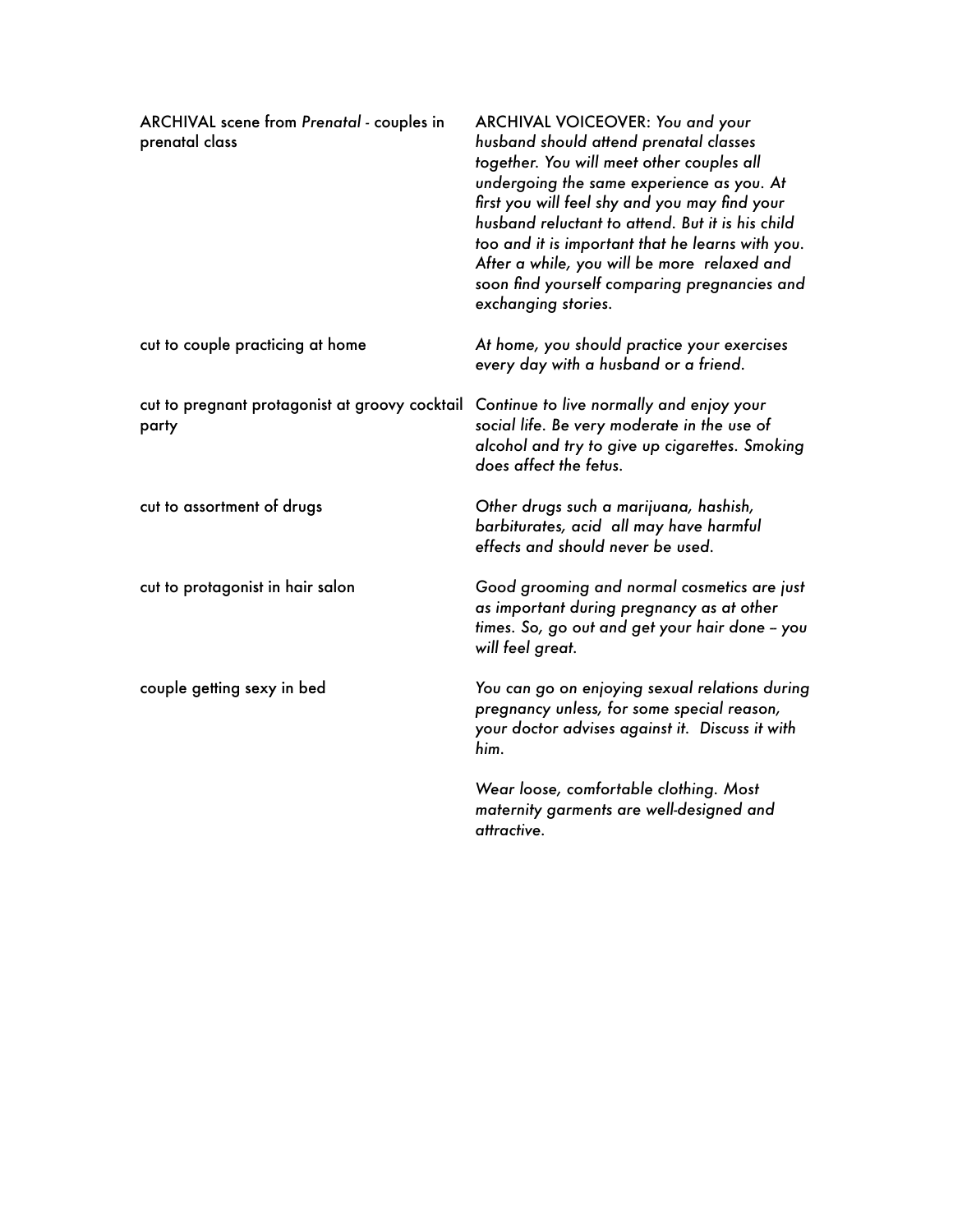ARCHIVAL scene from *Have a Healthy Baby*  discussion in childbirth class

CHILDBIRTH CLASS INSTRUCTOR: I can't even tell you what sort of medication will be available to you - these are things that you have to discuss with your doctor. Taking the classes will open you up to dealing with the options that are available for you.

BOTTLE BLONDE: I had a different gynecologist before I got pregnant and when I got pregnant I was going to go to him... and to the hospital that's five minutes away. But I talked to my girlfriend and stuff and I picked out a doctor that will not give me medication unless I ask for it at the very end. And... the hospital I'm going to is fifteen minutes away, but it doesn't matter, because I researched the whole thing and found a doctor and a hospital that I'm really comfortable with and I think will do it really well.

HIPPIE: My midwife - she's really great, you know? I mean, I've taken classes with her and she's going to come to my home... so I feel a closeness to her. And... just by listening to her voice in class I can tell that... that could really relax me.... having her at my house.

BOTTLE BLONDE: You have a midwife and stuff? I've never even heard of a midwife. I mean, I've heard of midwives and I know about that... but I never imagined having it at home.

WOMAN #3: I never thought of having it at home... that thought never even crossed my mind, but one good thing about the hospital is they have, you know... My last child is six yeas old and they didn't have these modern devices that they have now: they can take pictures of the baby in the stomach now, they've got fetal heartbeats, they have the baby's heart on a thing and all that, and... it's interesting and I want to go through it!

CHILDBIRTH CLASS INSTRUCTOR: Determine what it is you want, what it is you need, and then go out and look for it - it's there!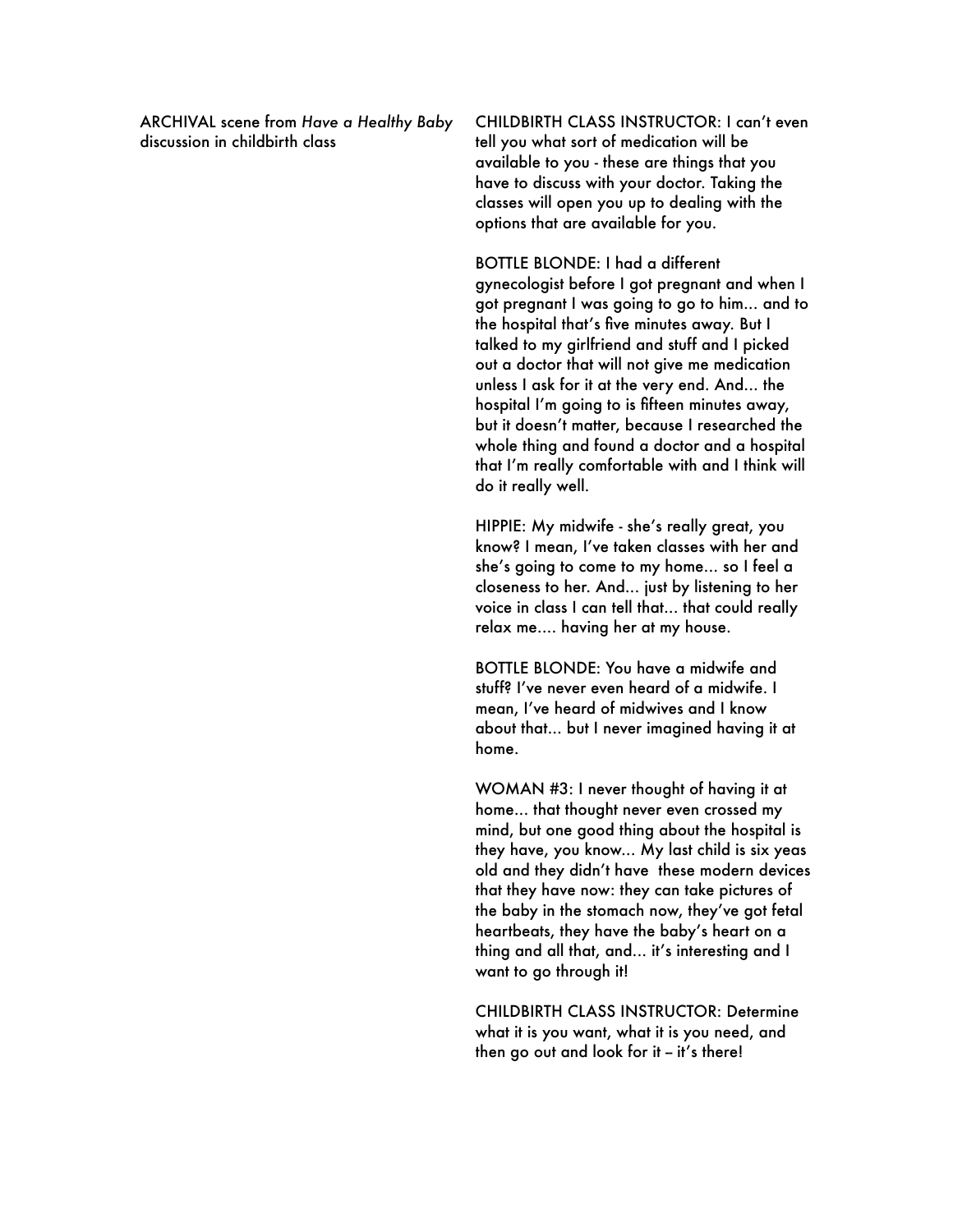ARCHIVAL scene from 80s Patty Duke Lamaze PATTY DUKE: Hello. I'm Patty Duke Astin. And video I'm delighted to be here at this special time in your life to present portions of the Lamaze method of childbirth preparation - a method that's helped millions of expectant couples around the world to have fuller birthing experiences. What happens when you give birth will be unique - an event at which you are the star. So. Get comfortable, pull some pillows up to the TV, and let's begin to learn and practice these Lamaze techniques...

HUSBAND: That's fifteen seconds...

INSTRUCTOR: Contraction is beginning to mount... feel its strength... it's peaking...

ARCHIVAL MONTAGE - faces of laboring women

ARCHIVAL ANIMATION showing reproduction process

ARCHIVAL b/w birth scene from Joesph DeLee film; baby cries, gets silver nitrate in the eyes

is now tracing film image of baby

MONTAGE of contemporary video images woman in 3D ultrasound boutique; cuts to women in Stroller Strides exercise class running *future; we find ourselves preoccupied with*  up a hill

ARCHIVAL: return to woman in lab coat who VOICEOVER: *The archive is circular. Here we are in the present tense.* 

> VOICEOVER (contd): *We find ourselves anxious about progress and the technological nostalgic ideas of the natural.*

*Pain presents itself as a portal into some kind of authentic moment. We no longer simply give birth - we now have birth experiences.*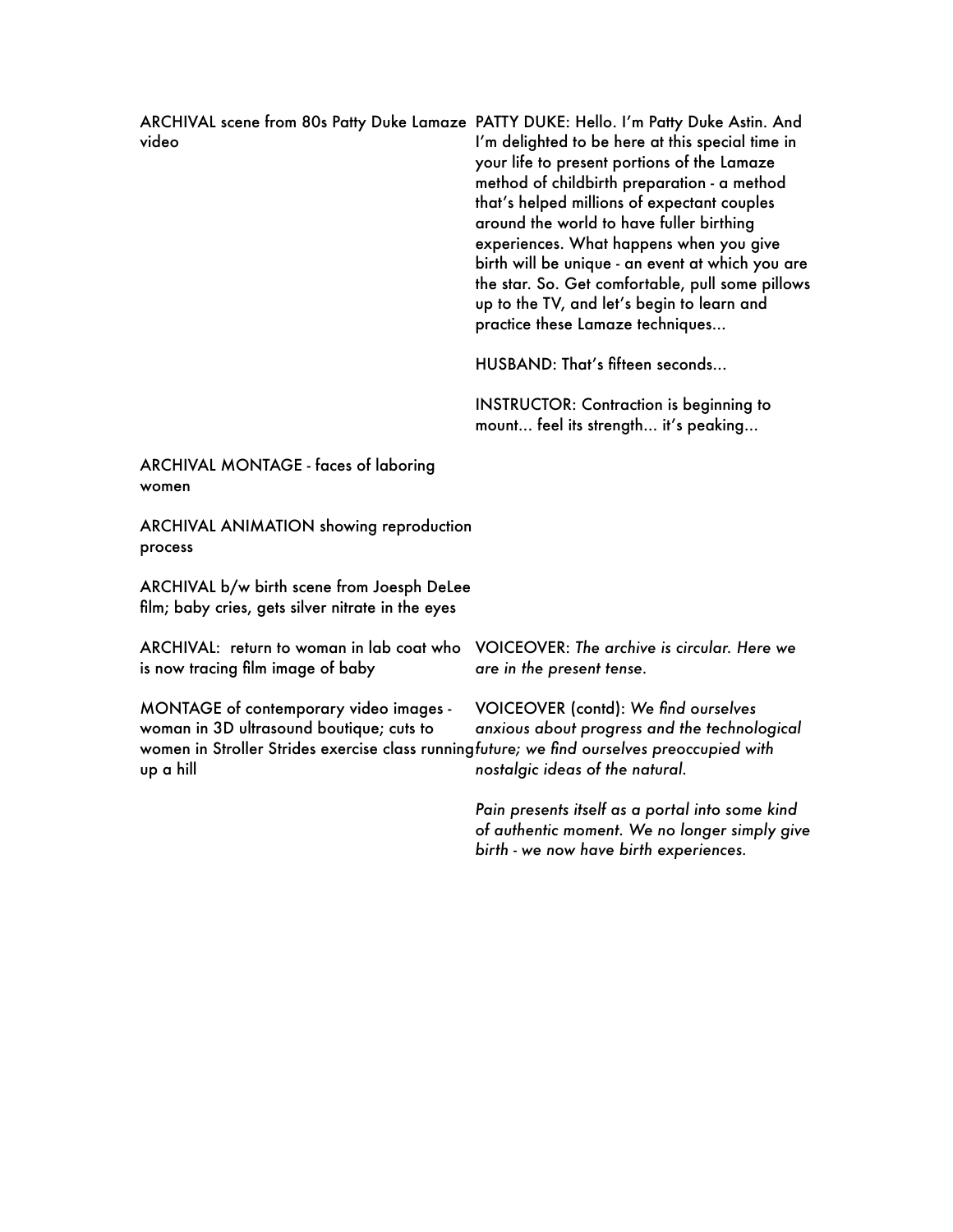CONTEMPORARY / INDUSTRIAL FOUND FOOTAGE montage: images of empty birthing *become a consumer choice, an index of*  suites, celebration meals, etc.

> *Like the hotel room, the birthing suite is precisely production designed - its anonymous domestic details reassure the visitor and promise a predictable experience in a*

VOICEOVER (contd): *Our homework has* 

*privilege.* 

*controlled environment.* 

*The empty birthing suite bears no trace of medical equipment, blood, or fluid. On these images of tumbled river rock birthing tubs, throw pillows, and tasteful wall art, we are encouraged to project the perfect authentic birth.*

VOICEOVER (contd): *The archive tells us that birth is both natural and pathological: two opposite things inside of one that intertwine through history.*

16mm B / W interview with KRISTY KRISTY: My due date is in nine days and that feels like many things. It feels very close. I just stopped working about a week ago and I just move around my house. I'm spending a lot of time at home thinking about this…what's to come. It just feels like this big precipice. In a way that I don't know, you can't even really think about it and understand it. People keep asking me if I'm ready and I just keep saying "no". I don't think there's a way that you can be ready. What would that look like? I'd like to know what that looks like. But I'm not feeling ready. I feel prepared in some ways but there's just no way to imagine what this is going to be like on the other side. It feels very much like another side, another place, another universe. Motherhood right now. And labor. Labor feels

again like something that's just impossible to

imagine and predict.

return to ARCHIVAL montage of women packing suitcases

TITLE (on black): KRISTY